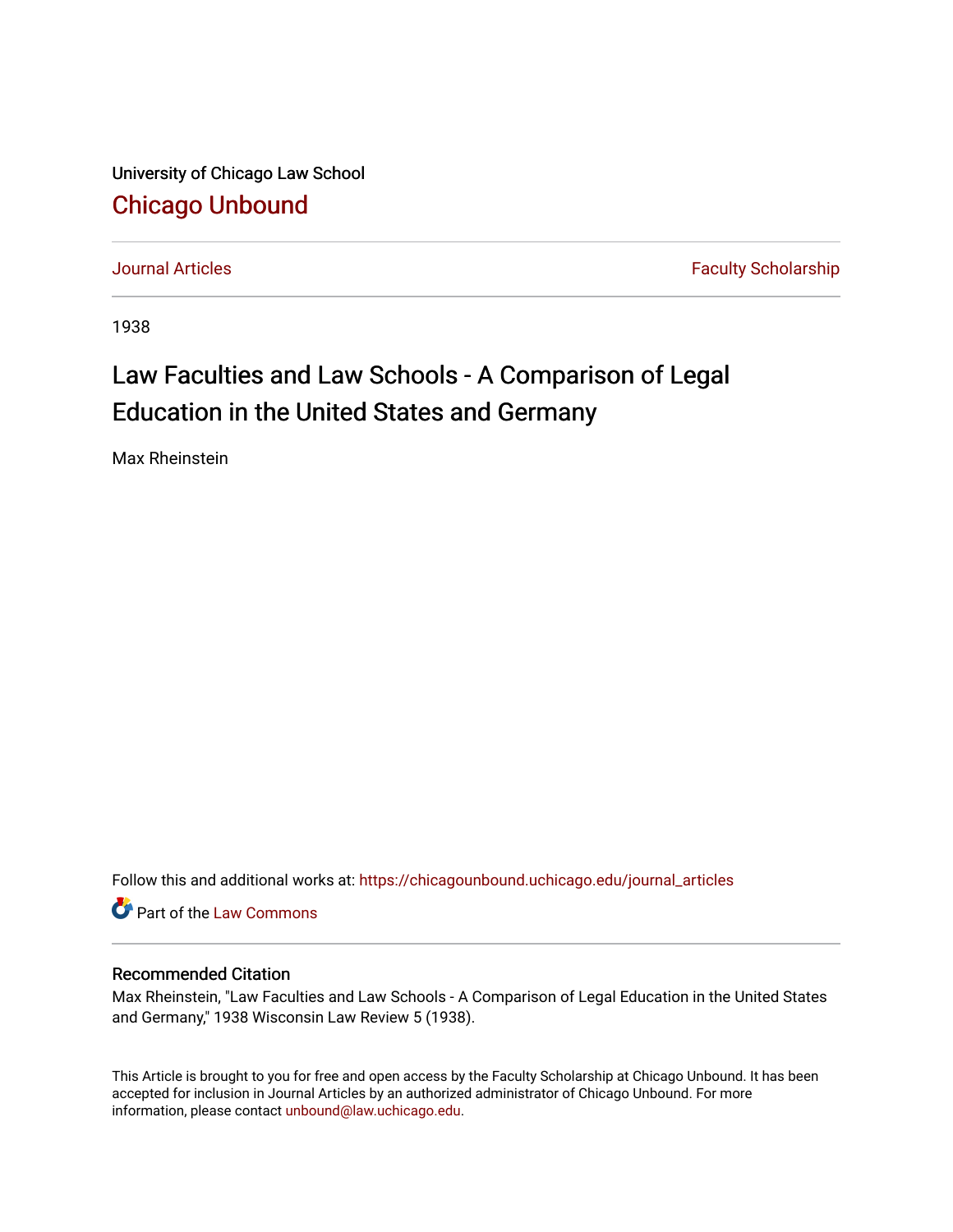# **LAW FACULTIES AND LAW SCHOOLS. A COMPARISON OF LEGAL EDUCATION IN THE UNITED STATES AND GERMANY'**

**Contract** 

#### **MAX RHEINSTEIN**

If a man who has been a member of a German law faculty has, like the writer of this article, the thrilling experience of being appointed to the staff of an American law school, he is struck **by** the similarity of his new and his old surroundings. He finds an **im**pressive illustration of the essential unity of Western civilization and its institutions. He moves in a familiar atmosphere; he has little difficulty in feeling himself at home. There are differences, of course, and they will be emphasized in the following, as in any comparison. We should not forget, however, that they are less important than the essential basic unity of common traditions, common aims, common social functions, and a common spirit.

**All** German law faculties are parts of universities, and German universities, as European universities in general, look back on long' centuries of tradition. Many tendencies were at work in their development. Their present shape is the result of tensions and adaptations to changing circumstances, a compromise between conflicting tendencies delicately balanced.

**I.**

Continental universities have two functions, which are not always easily reconciled. They are communities of scholars as well as teaching institutions.<sup>2</sup> They have not only the task of handing down from generation to generation the learning and wisdom of the past, and of increasing it through new creative thought and exploration, but also of preparing young men for practical professions. This double task reflects their double origin from mediaeval communities of scholars, such as the Universities of Paris, Bologna, Salerno, and Cambridge, and from such younger institutions as the Universities of

**<sup>1</sup>** The recent publication of Dr. Stefan Riesenfeld's article, *A Comparison of Continental and American Legal Education* (1937) **36** Mich. L. Rev. **31,** relieves this author of the task of giving a detailed description, and affords him an opportunity to emphasize differences in aims and spirit.

**<sup>&#</sup>x27;On** the meaning of scholarship in law, see Max Radin's delightful article, *Legal Scholarship* (1937) 46 Yale L. **J.** 1124, especially **1135** *et seq.*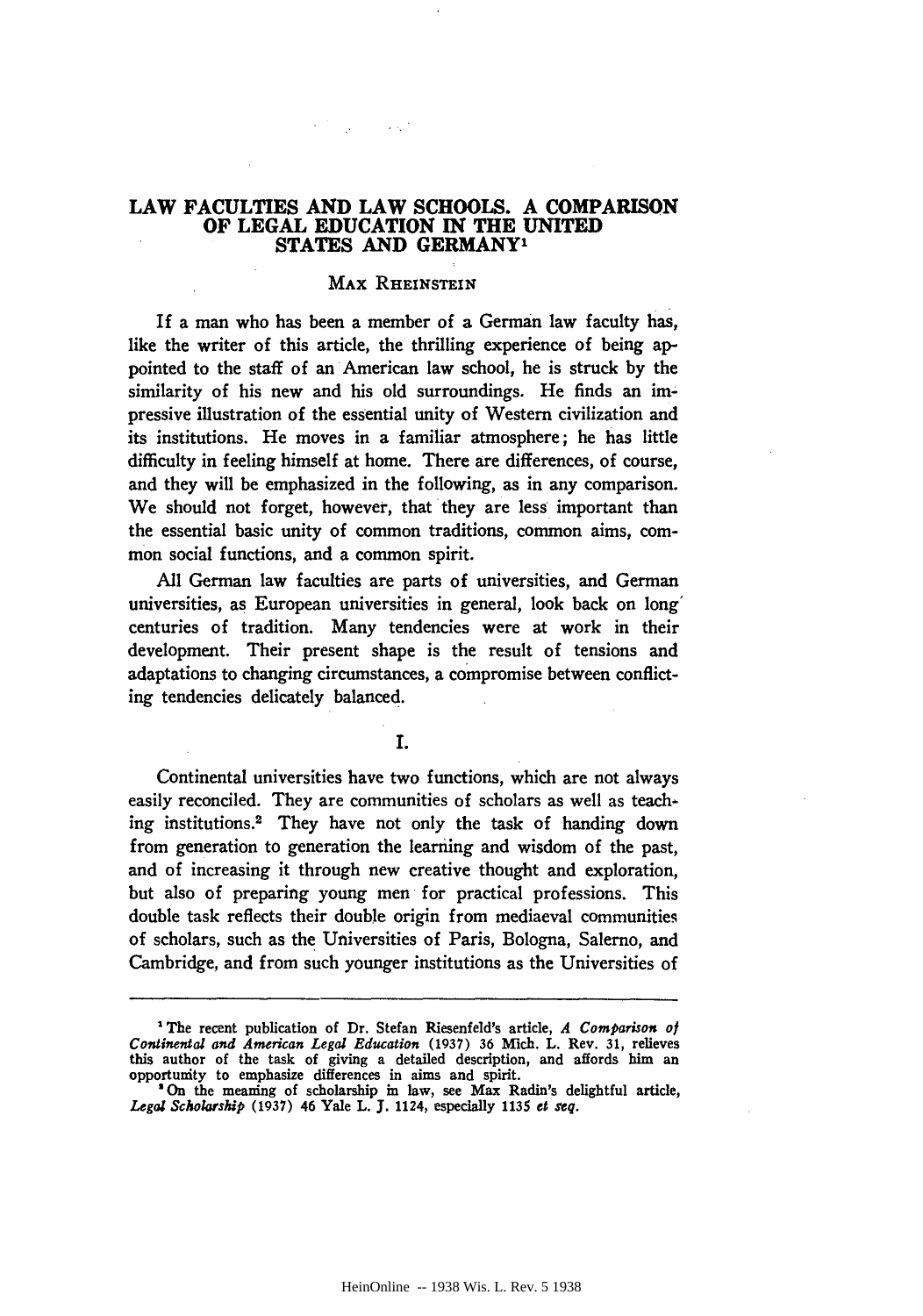Prague,<sup>3</sup> Heidelberg,<sup>4</sup> Budapest,<sup>5</sup> which were established by princes as schools for such public administrators as they needed for the establishment of their absolutistic regimes.6 These younger universities were modelled after the pattern of the older ones as self-governing communities of scholars.7 The professors of all universities were inclined to regard themselves primarily as learned men, and only secondarily as teachers.

Law professors in particular were influenced in this respect by various circumstances which were responsible for some of the most essential differences, not only between continental and Anglo-American legal education, but also between continental and Anglo-American law. While the common law of England and America was essentially shaped by judges, the civil law of the Continent of Europe was built by university professors. The Curia Regis of the English king was the centralizing agency, which, out of innumerable customs of cities, manors, counties, guilds, forests, stannaries, of the Church and of the navy, of the constables' courts and of the law merchant, molded the common law of England. No royal, papal, or imperial court attained such a role on the Continent. The elaboration of a common law on the basis of the law of ancient Rome was the work of the universities, of the scholars of Pavia, Bologna, and Padua, of Paris and Bordeaux, of Leyden, of Prague, Vienna, Budapest, Cracow, of Copenhagen, of Leipzig, Heidelberg, Ingolstadt, and Halle, of Berne, Zurich, and Geneva. In the fourteenth century, a young man who aspired to a career in the service of his prince, or who intended to practice before the prince's boards and tribunals as an advocate, or as a notary, went to the Italian seats of learning. In later times, the princes provided their young men with universities in their own territories, but in all universities the same Corpus Juris was taught by the professors. The Corpus Juris, the work of the sixth century, was to be adapted to the needs of new times. This task was fulfilled by the professors, who were creative men of great learning and authority. No court had a territory sufficiently large to obtain the

'On the history of universities in general, see Rashdall, Universities of Europe in the Middle Ages (1936) ; Paulsorn, Geschichte des gelehrten Unterrichts (Sadler's trans. 1906); D'Irsay, Histoire des Universités Françaises et Etrangères (1933-35).

<sup>&#</sup>x27;Founded in 1347.

<sup>&#</sup>x27;Founded in 1385.

<sup>&#</sup>x27;Founded in 1475.

*<sup>&#</sup>x27; Cf.* the analagous effort of the Tudor kings in England, which, due to the peculiar political structure and developments of England, had no lasting effects on English law and English universities; see, thereon, 4 Holdsworth, History of English Law (1924) 54, 217, 232.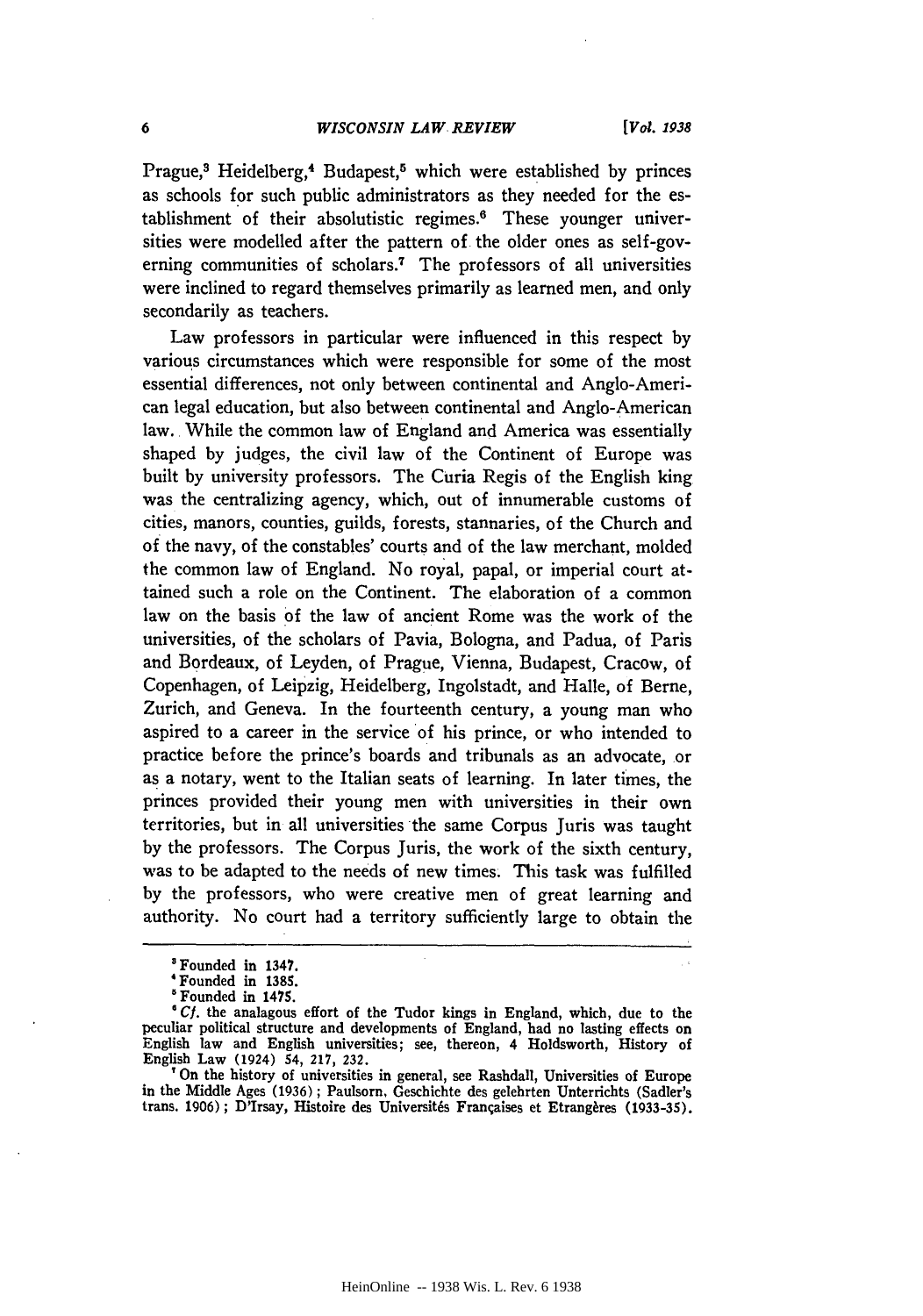same authority as a unifying agency as the universities. 'The professors' influence and authority is illustrated by the fact that the judges, who had been their pupils, became accustomed to ask the professors' opinions in difficult cases. Finally, the faculties of law attained, even formally, the position of appellate courts to which parties could appeal from the supreme courts of the territories. The "transmission of the docket" of a case from a court of "ultimate" appeal to a law faculty became a fixed institution; professors became the highest judges.<sup>8</sup> Even where their jurisdiction was limited to the territory of a single prince, the law professors would migrate from one faculty to another and uphold a common tradition and a common law.

The importance of the institution of *Actenversendung* can hardly be overestimated. It brought the law professors into continuous contact with the facts of life and the actual problems of legal practice; it was a consequence as well as a cause of their enormous influence on the development of the law. Its memory still lingers on in the habit of attorneys of laying before the courts professors' learned opinions on difficult questions of law, a practice which not only provides leading professors with considerable fees, but which also makes them influential amici curiae.

For centuries, even officially, teaching was only part of the law professors' manifold activities. They were also judges, legal advisers, scholars, and as scholars they primarily felt themselves. Their principal ambition was, and still is, to be known as authors of influential books, to be quoted as authorities, to elaborate theories, to adapt the law to the changing needs of time and place. The students might listen to the words of truth the professor would reveal to them in his lecture. Occasionally, a young man would be used by a professor as a "famulus", or a professor would condescend to a formal disputation.

In America, legal education originated in the office of the attorney who would explain to his apprentice legal questions as they happened to arise in his practice, or who would occasionally discuss with him a chapter from Blackstone. If one of these practitioners had more pedagogic talents than others, apprentices would prefer to "read law" with him. In the course of time some lawyers discovered that pupils provided a welcome supplementary source of income. They specialized in this line. There finally emerged small schools, such as

*8Cf.* 1 Stintzing, Geschichte der deutschen Rechtswissenschaft **(1880) 65;** Stoelzel, Entwicklung des gelehrten Richtertums **(1872) 187.**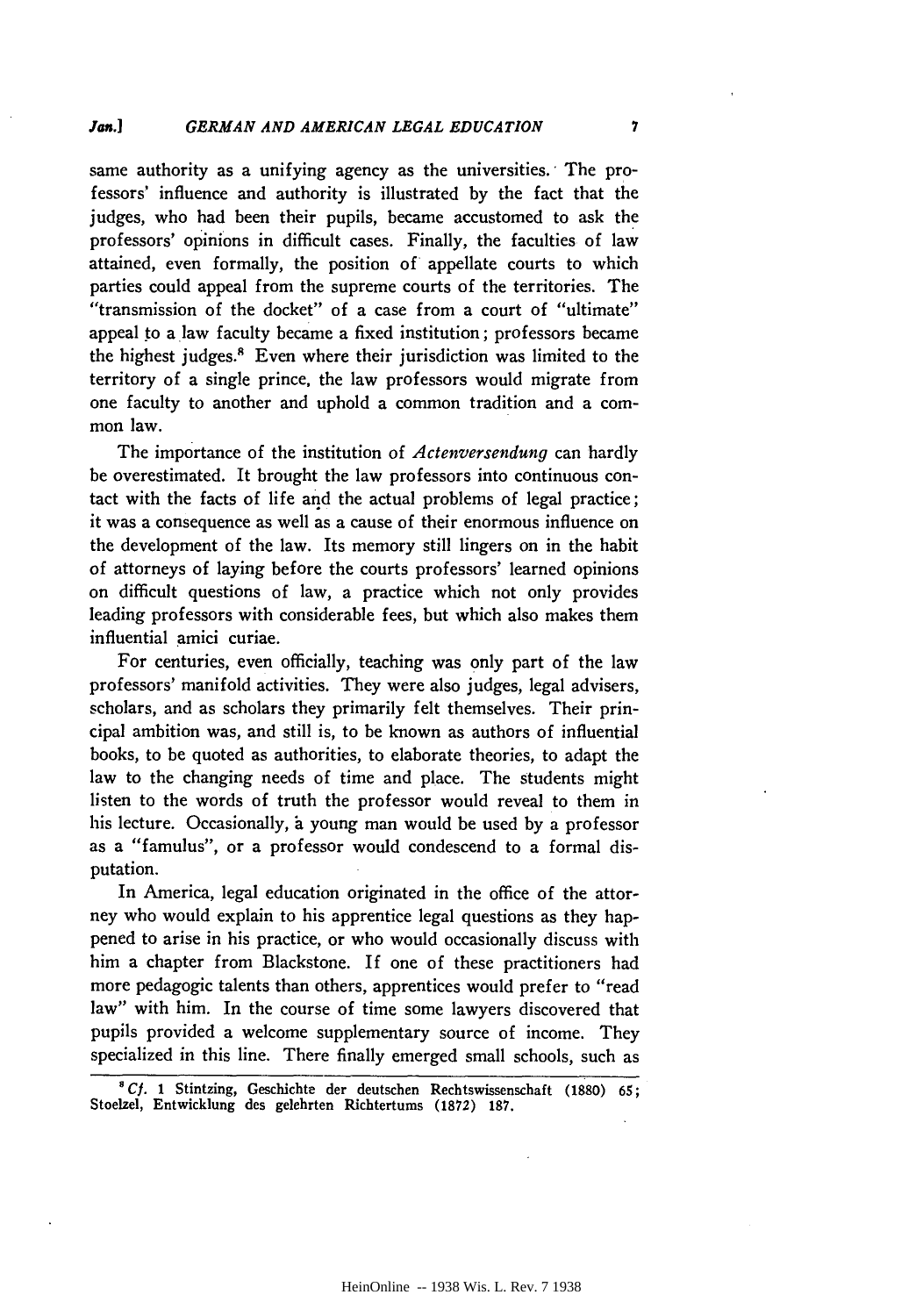#### *WISCONSIN LAW REVIEW*

the Litchfield School, conducted **by** practitioners for practitioners, trade schools where young men could learn the techniques of practice and pleading, the arts of drafting instruments and of winning law suits. Such is still the spirit of the modem night schools, and such also was the spirit of the first successful American university law school, Harvard, before Story, Langdell and his colleagues recognized the law professor's responsibility as a scholar. Under the leadership of these men and such others as Chancellor Kent at Columbia, American law professors began to criticize, to refine, and to, overhaul the law of the United States.<sup>9</sup> An imposing array of learned treatises and several hundred volumes of law reviews bear visible testimony to the extent of their scholarly activities. It is still true today, however, that American law professors regard it as their primary duty to devote themselves to teaching, in the classroom, in their offices, in advising the staff of the law review, in examinations, in moot courts, and finally even in finding jobs for their students, a task hardly dreamed of **by** a German law professor. Teaching methods have been elaborated in this country to a high degree of perfection. Law teachers are imbued with a spirit of responsibility toward their pupils not equalled on the other side of the Atlantic.

But it seems that American law teachers have not yet become fully conscious of the causes and consequences of the scholarly side of their activities and of the fact that the dominant role in the development of American law seems to be passing from the judges to the professors. If a country with about fifty courts of ultimate appellate jurisdiction desires to maintain the unity of its law, it can no longer rely on its judges. The group which emerges as the unifying force in the United States of today is the same to which the analogous task devolved in the Europe of the fourteenth century, the university professors. Just as the European law schools of pre-code days were not teaching the law of any particular state or territory, the leading American law schools of today pride themselves to be "national", to teach *the* common law. This change of domination from judges to professors is bound to influence American law in its innermost core.

<sup>&#</sup>x27;The Standard work on the history of legal education in the United States **is** Alfred Z. Reed, Training for the Public Profession of the Law **(1921)** (Carnegie Foundation for the Advancement of Teaching, Bul. no. **15).** See also Centennial History of the Harvard Law School, **1817-1917 (1918);** Redlich, The Common Law and the Case Method in American University Law Schools (1914) (Carnegie Foundation for the Advancement of Teaching. Bul. no. **8).** On the issue between the vocational and the scientific Ideal, see especially Reed at **pp.** 134-150, **152** n. **1, 156, 158** n. **3, 288-295,** and Redlich at **pp. 41** *et seq.* On night schools, see Reed at **pp.** 394 *et seq.,* 415-418; and Redlich at **pp. 67, 69-71.**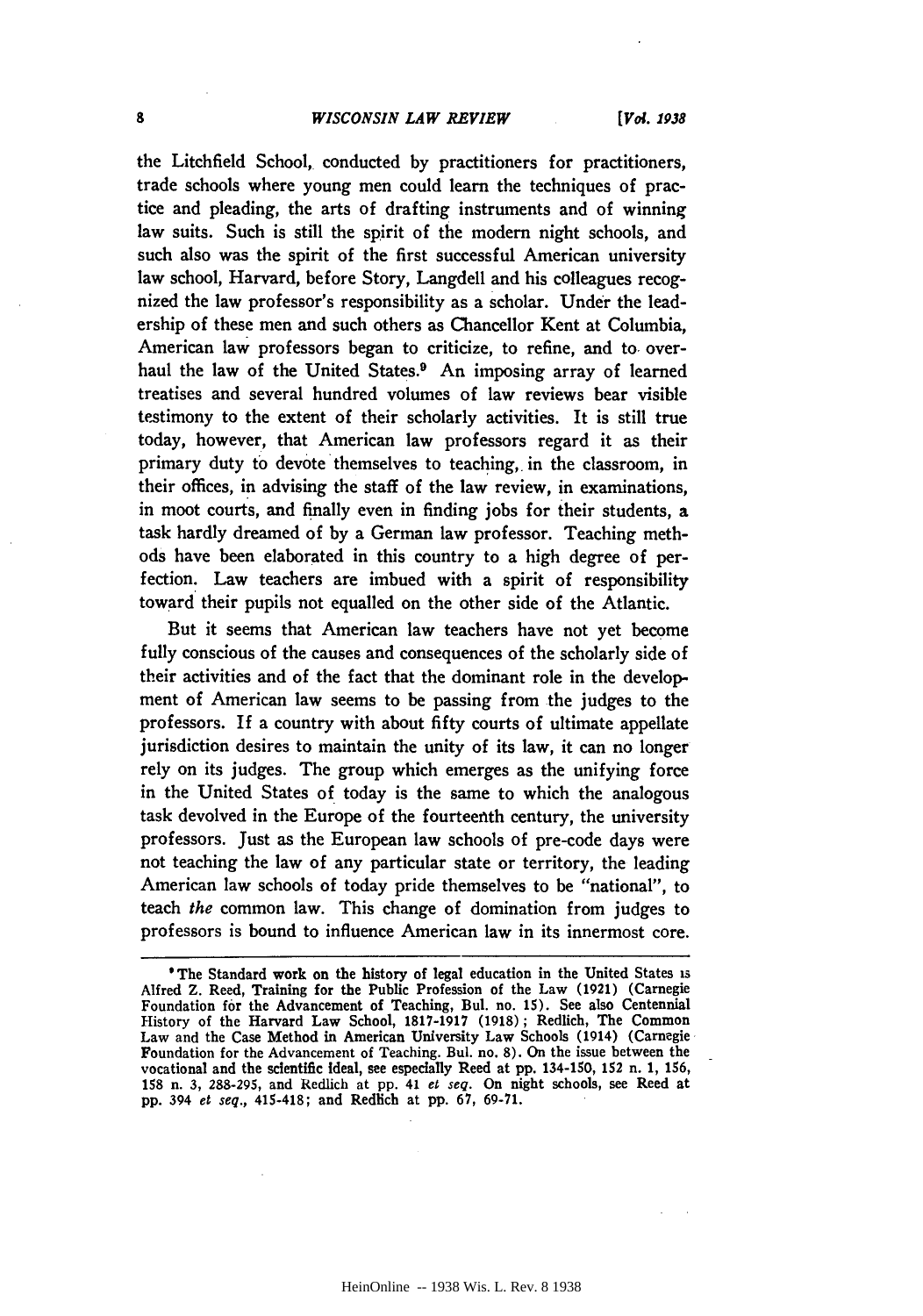Max Weber has demonstrated that the technique and the spirit of a legal system depend on what group of *honoratiories* exert the dominating influence in its development.<sup>10</sup> He has shown that it matters whether a legal system is dominated **by** priests, or, like classical Roman law, **by** private gentlemen, or **by** judges, or **by** professors. Judges are interested in deciding individual cases. **A** law dominated **by** them will be casuistic, near to life, sound and practical, but frequently illogical **and** unsystematic. Professors are interested in grouping the rules of law in a memorizable arrangement and, therefore, in classification, logic, concepts, systematization, and coherence. For the reason already indicated, American law seems to be increasingly becoming a professors' law. Learned treatises and law review articles are gaining influence.<sup>11</sup> In constitutional law, where one court speaks the ultimate word for the country, Marshall, Taney, Holmes, Hughes, and Brandeis are still great names. In ordinary private law, names of professors or learned writers, such as Wigmore, Williston, Beale, are becoming conspicuous. Story's and Kent's influence is founded rather on their work at the writing desk than on that on the bench. The Restatement of the American Law Institute, the official attempt of the American legal profession to unify and clarify American law, is not only written by professors but also shows the typical marks of professordom. An epochal task has devolved upon the American law teachers. They cannot help becoming scholars in the old continental sense. Hence, the unrest in American law schools, and hence, the growing interest in continental law faculties, their organization, and their work.

The continental faculties, on the other hand, no longer present the old picture. European law professors found themselves compelled to devote more and more time and attention to teaching. Practically all continental law faculties are divisions of state universities.<sup>12</sup> which are supported **by** the taxpayers, not for the mere purpose of enabling professors to write books or to pass their time in contemplation, but for getting results in the form of able public officials,

<sup>&</sup>lt;sup>20</sup> Wirtschaft und Gesellschaft (1925) 408; see also Ehrlich, Sociology of Law (1936) 271 et seq.

<sup>&</sup>lt;sup>11</sup> See Mr. Justice Cardozo's remark in the introduction to Selected Readings on the Law of Contracts (1931) at **p. ix:** "Judges and advocates may not relish the admission, but the sobering truth is that leadership in the march of legal thought has been passing in our day from the benches of the courts to the chairs of the universities.

<sup>(</sup>Belgium), Fribourg, (Switzerland), and Milan (Italy). All German universities (Belgium), Fribourg (Switzerland), and Milan (Italy). All German universities are state universities.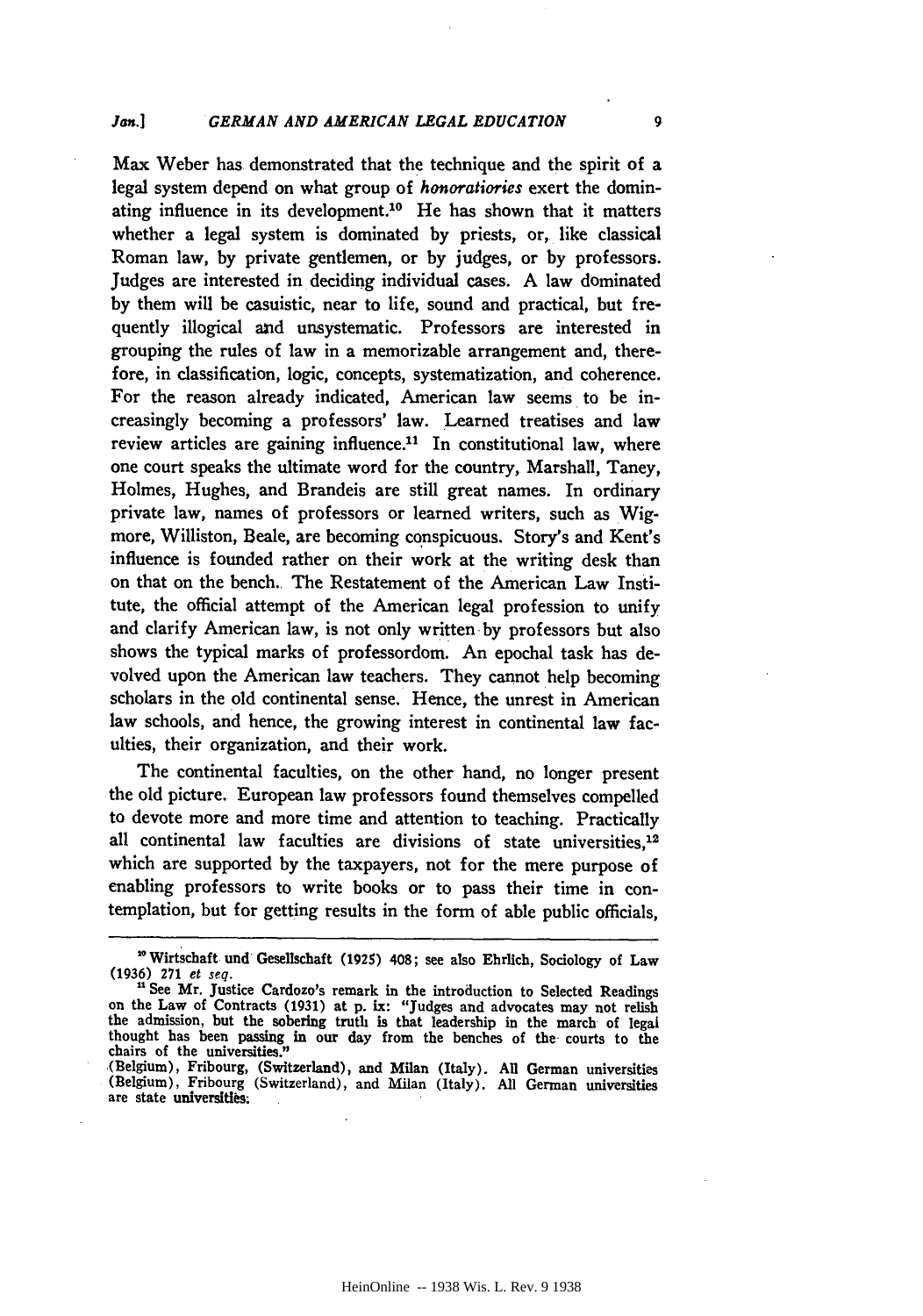#### *WISCONSIN LAW REVIEW*

judges, and advocates. Besides, only part of a university professor's income is earned as a fixed salary; to a considerable extent, it is derived from fees paid to him by his students. For the younger university men, the so-called *Privatdozenten,* these fees are even the only source of income. The more students a professor is able to atract, the more money he makes. This system, though it constitutes the source of many petty jealousies and intrigues, has stimulated the professors' interest in the teaching phase of their activities, especially since the students can freely migrate from university to university during the course of their studies. But even in the same university, the same field is usually taught by two or even more professors, affording no small stimulus for catering to the students and their needs.

The increasing attention paid to teaching has been accompanied by a decline of the professors' influence on the development of the law, which was caused by more profound reasons. The unity of the Christian world, as it was represented in the mediaeval idea of the supremacy of pope and emperor over all Christendom, was gradually lost with the emergence of the great national states. Their laws were unified and codified, first in Prussia in 1791, then in France (1804), Austria (1811) and other countries, finally in Germany (1900), and in Switzerland (1912). The law faculties were no longer needed as unifying centers. Their appellate jurisdiction was abolished and the application of the codes was entrusted to central supreme courts of nation wide jurisdiction. Professors still play an important role in the exegesis of the codes and in their adaptation to the needs of changing times. Professors' names are still conspicuous, especially in France, among the authors of leading treatises, law review articles, and critical case notes. However, they have to compete with lawyers, supreme court judges, and ministerial councillors, who contribute an increasing share in the production of textbooks, statutory annotations, and law review articles. That judicial precedents are about to surpass all theoretical writings is an inevitable result of the existence of central courts; and legislation increases the influence of the draftsmen in the central ministries.13 Only in social prestige and income are law professors still pre-eminent.<sup>14</sup>

<sup>&</sup>quot;Editions of statutes annotated and explained by the ministerial councillor who is responsible for the draft of the statute in question (so-called *Referenten- kommentare*) form the most influential group of German law books of the post-war period.

<sup>&</sup>lt;sup>14</sup> The number of law professors is comparatively small. There are relatively fewer universities in Germany than in the United States. While there are in the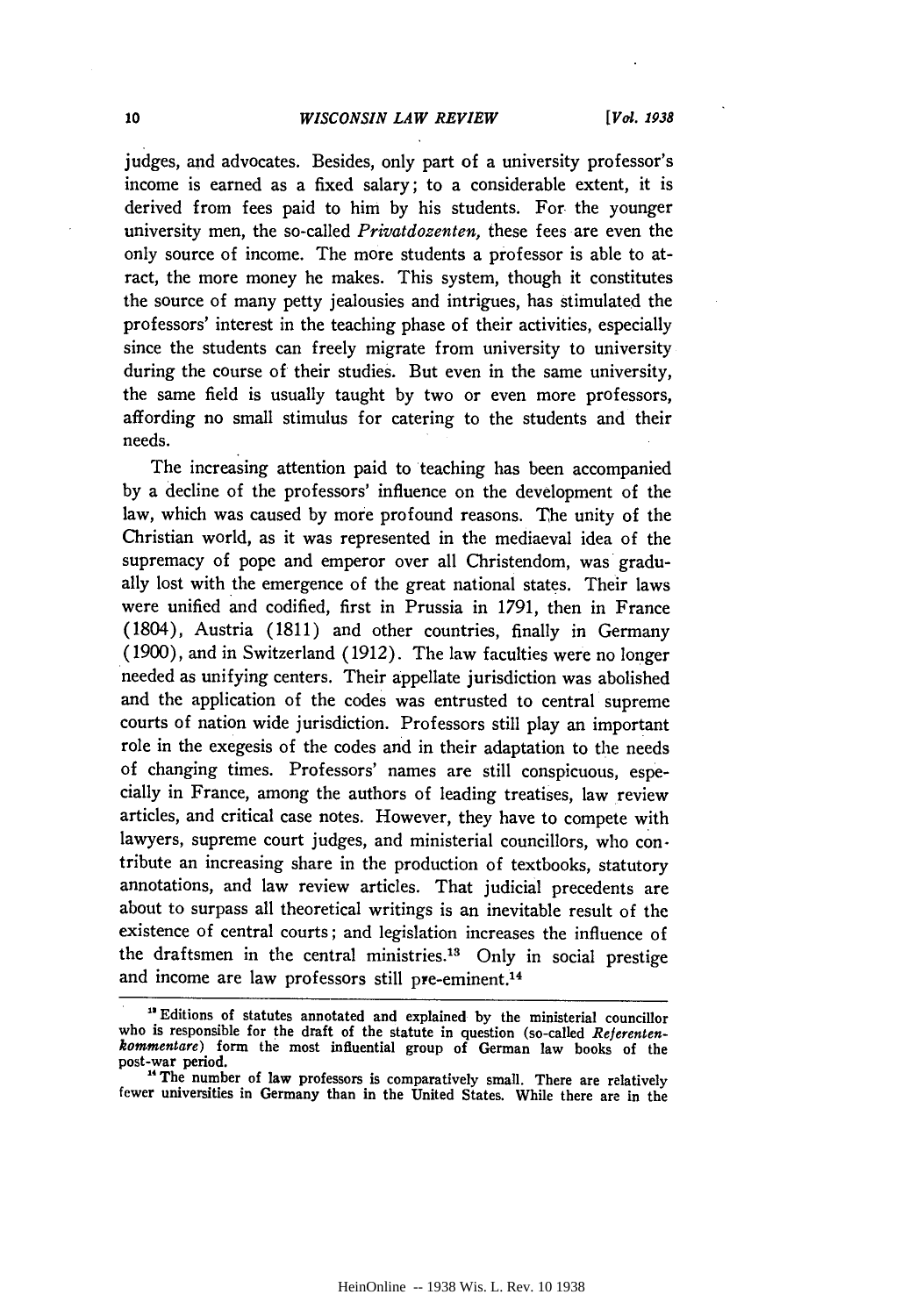11

#### **II.**

The double task of preserving and promoting scholarship, and of preparing young men for practical vocations, especially in the public service, found its expression in the organization of the German universities and their law faculties. Learning, **by** its very nature, must be free. Yet, thought is creative force acting upon the community whose rulers are and must properly be vitally interested in keeping it under control. The history of universities is the history of perpetual changes of emphasis between the two poles of *freedom of thought* and *government* (or *church) control* of ideas and teaching. In the course of the nineteenth century, Germany succeeded in working out an admirable compromise, too complicated to be described here.15 No more than a few points can be mentioned here for the sake of illustration.16 Academic policies, and especially questions of personnel, were determined in a process of collaboration between the Ministry of Education, representing the state, and the academic faculties, represented by their organs: senate, dean, and rector. Most of the powers vested in the board of trustees and the president of an American endowed university rested in Germany with the Minister of Education who used to exercise them through his *Hochschulreferent* (Head of the Department of Institutions of Higher Learning). The representative heads of the universities (rectors) and of the several fac-

entire Reich only **23** universities for a population of circa **67** millions, the Association of American Law Schools alone has **82** member schools **(1936-37).** In **1932,** the number of instructors in the **23** German law faculties was 274, of whom **198** had the rank of full professor, while **16** were extraordinary professors with, and 21 extraordinary professors without, a budgetary salary, and **39** *Privatdozenten.* In addition, **58** practitioners **(high** government officials, judges, and a few lawyers) were engaged in teaching university law courses, 40 of whom were entitled to the rank of honorary professor. The Directory of the Association of American Law Schools lists 947 names **(1936-37).**

The income of a German law professor is relatively higher than that of his American colleagues, and considerably higher than that of a German judge. The vrofessional emoluments of a leading professor at a big law faculty were, at .least down to the National-Socialist regime, two to three times as high as those of a Supreme Court judge. They were supplemented **by** considerable additional amounts derived from fees for legal opinions and from royalties for law books and articles. (Law review articles are paid for in Germany!).

<sup>&</sup>lt;sup>15</sup> The interested reader may be referred to Mr. Abraham Flexner's book, Universities, American English and German **(1930).**

<sup>&</sup>lt;sup>16</sup> When speaking in the present tense, the author has in mind mainly the state of the German law faculties immediately before their "co-ordination" through the National-Socialist regime. The more important ones of the recent changes will be mentioned, however. The picture of the German universities of the pre-National-Socialist period still holds good in the main for the universities of Switzerland, Austria, and Czechoslovakia.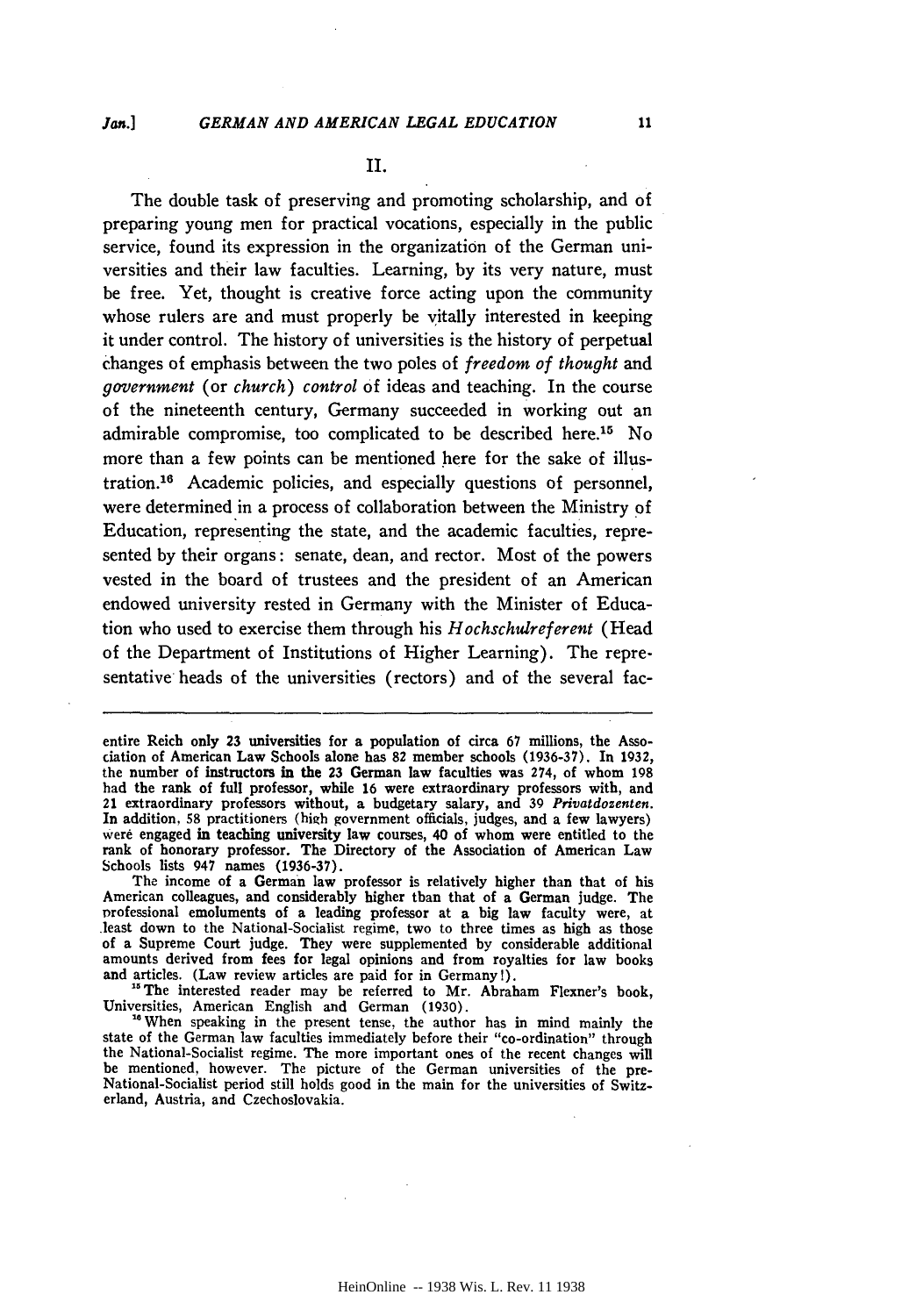ulties 17 were no permanent officials, but elected for one year **by** their colleagues. The dean of a German law faculty did, therefore, not hold the same position as the dean of an American law school. He was no more than a temporary chairman of a collegiate board, the faculty of law.<sup>18</sup>

The faculties alone decided whether a man should be admitted to the community of academic scholars, and it is significant that their requirements of admission tested primarily the applicant's scholarly ability and achievement. In order to obtain the *venia legendi,* one had first to be a *Doctor,* and in order to obtain the Doctor's degree, one had to write a *dissertation.* In addition, an applicant for the *venia legendi* had to write another learned treatise, preferably a sizable book, which was to be "a scholarly contribution of creative learning". **A** teacher thus admitted **by** a faculty as one of its members was a *Privatdozent.* He was allowed to lecture on his particular field, but he did not receive a salary. His income was derived solely from the lecture fees of the students he was able to attract. In order to become a salaried professor one was to be appointed **by** the Minister of Education, who, whenever an appointment was to be made, was to consult with the faculty. Although having in most states the formal power of making appointments even in contradiction to the wishes of the faculty, he was reluctant to use it. Nevertheless, there are instances where outstanding innovators were appointed against the opposition of a clannish faculty, and even cases where the appointee came from outside the academic world, As a general rule, however, no man would be appointed to a chair who was not already a *Privatdozent,* that is, approved as a scholar by a faculty.<sup>19</sup>

*<sup>&</sup>quot;L.e.,* departments or schools. Traditionally, the continental universities consist of the four faculties of theology, law, medicine, and philosophy (i.e. the liberal arts and sciences) **;** since the middle of the nineteenth century, new faculties of economics, veterinary surgery, etc. were added in some universities, while in others the new fields were incorporated in one or the other of the old faculties. Economics was thus incorporated in the faculty of philosophy (e.g. in Berlin), or of law (Wuerzburg). In France, law and economics were united throughout in faculties of law and political science (Ecoles de droit et des sciences politiques). Engineering and agriculture remained outside the universities and are taught in special institu-<br>tions, sharing with the universities the rank and name of "Institutions of Higher

Learning" (Hockschulen). The German Schools of Business (Handelshockschulen) were incorporated in the universities by the National-Socialist government.<br>"This was changed by the National-Socialist regime. Rector and deans versity, the dean the "leader" of his faculty. Senate and faculties no longer decide but have consultative functions only. " Under the National-Socialist regime, no one is any longer admitted to

teaching without being appointed **by** the government. **A** *Dozent* is now simply a younger teacher with a lower salary, corresponding to an American assistant a younger teacher with a lower salary, corresponding to an American assistant professor. The government ordinarily but not necessarily appoints the *Dozenten*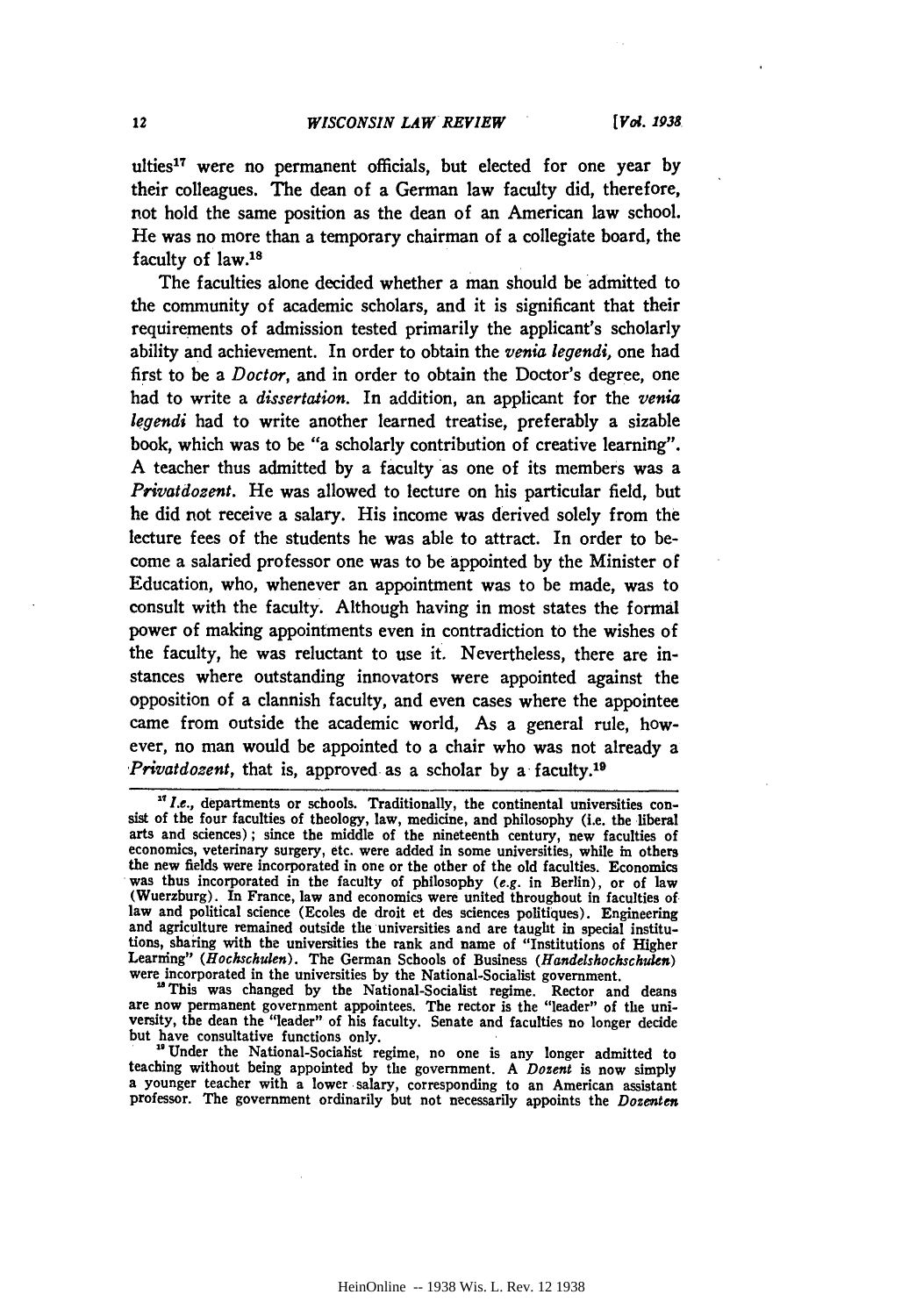#### *GERMAN AND AMERICAN LEGAL EDUCATION Jan.]*

While questions of personnel and academic administration were determined **by** the collaboration of a government official and the autonomous academic bodies, the substance of teaching of each profesor or *Privatdozent* was absolutely free. There were no other limits to the freedom of academic teaching than self-imposed ones. Some degree of elimination of politically or otherwise "undesirable" elements could be and actually was exercised **by** the faculties in the process of admission; and for a *Privatdozent* aspiring, as was natural for him, some day to become a professor, it was advisable not to express unorthodox views too outspokenly. However, once a man was appointed an "ordinary professor", almost nothing could stop him from voicing any opinion he liked, provided he kept within the limits of academic dignity. Academic caste spirit and other social influences were quite successful, of course, in preventing a man of less than unusual firmness of character from straying beyond the limits of what was generally held respectable and socially approved. Under the monarchical regime the desire for being finally appointed a privy councillor, or even to be ennobled, or at least to be decorated with an order, was an additional stimulus not to incur the disapproval of the princely court and the government. Yet, it was always possible for an independent character to speak his mind, to go in new ways, and to become a leader of an intellectual opposition. That the system left room for creative opposition and innovation, was the very basis of the brilliant position of the German universities in the world of scholarship and learning.20 That their position was less brilliant in legal science than in other fields of learning was certainly connected with the fact that legal scholars, as a body, were more complaisant, more conservative in every respect than their brethren of the other faculties.

Freedom of teaching has a still wider meaning in the German universities. Once a man is appointed ordinary professor, he is free to teach whatever topic he likes. There is assigned to him some

from the number of the newly created category of *doctores habilitati, i.e.,* of those persons whom a faculty has found to be able to become academic teachers. *Habilitation* **by** the faculty alone no longer confers the *venia legendi.* The ancient *Privatdozent* has disappeared from the academic scene of the Reich.

<sup>20</sup> It is with respect to the freedom of teaching that the most momentous impacts were made on German academic traditions **by** the National-Socialist regime. Nonconforming professors 'were eliminated at the outset. The idea of learning and nized as an end in itself but only as a means toward the glorification and promotion of the German race and the National-Socialist raison  $d'$ état. The first and principal task of every German teacher, in the kindergarten as well as in the university, is to educate "National-Socialist fighters".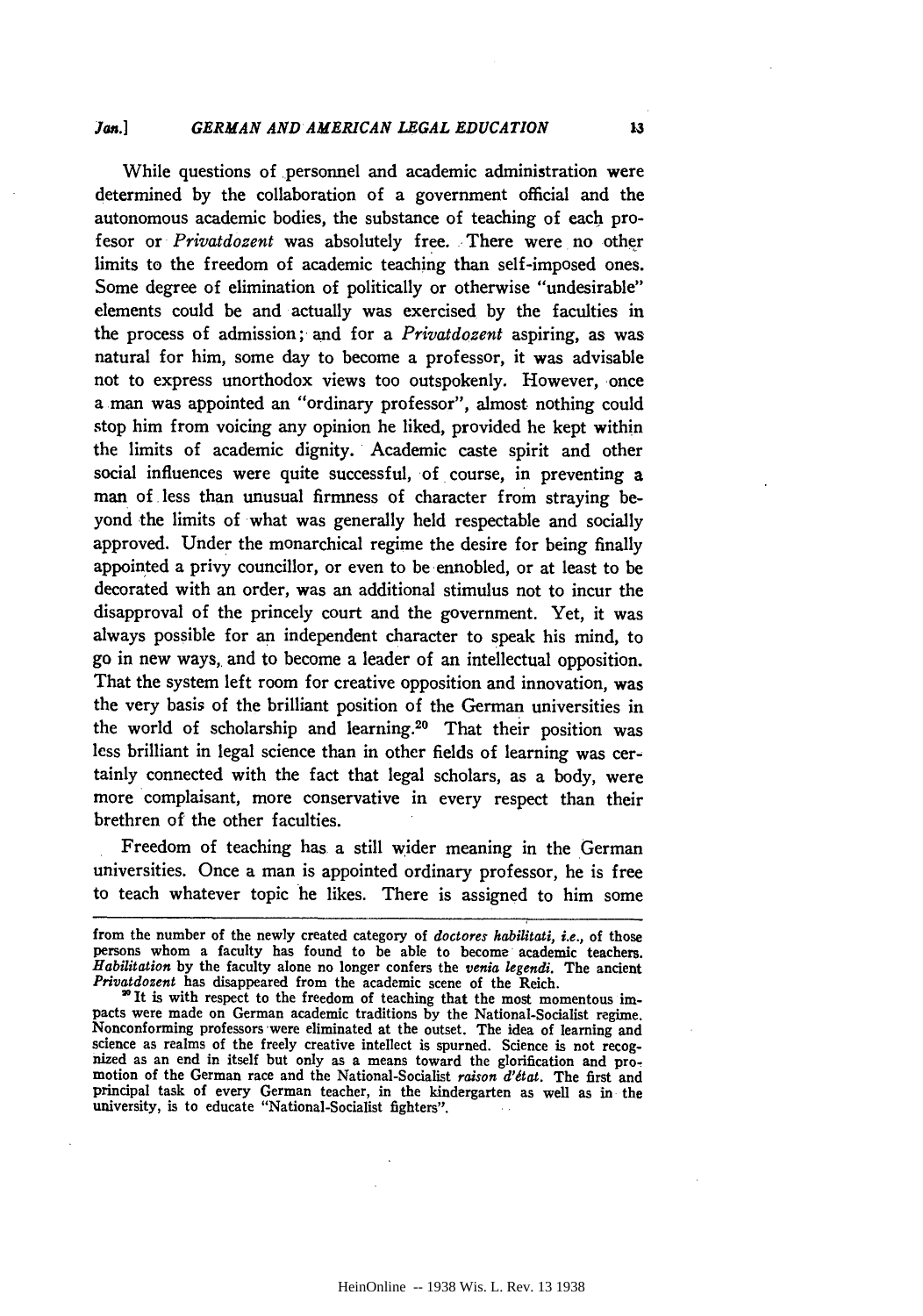#### *WISCONSIN LAW REVIEW*

particular field which he is obliged to teach. He is not prevented, however, from teaching in addition whatever other course he may choose. Theoretically the professor of botany may teach contracts or ancient history. Every German professor may be a "roving professor". Actually, not many avail themselves of this opportunity. Occasionally, however, a professor appointed for one field did venture into a neighboring field, and fruitful new ideas sprang from such combinations. Some of the very greatest names in the history of the German universities belong to such men. More frequent are the cases where a professor is teaching some special course or seminar, not provided for in the official curriculum, or where he announces a course featuring some new teaching method. The innovating spirit is encouraged **by** this special type of freedom, and even the man who teaches no more than his "own" field has the feeling that he is **do**ing so out of his own free choice and not only because it is assigned to him **by** the dean or the curriculum. American law schools appoint professors to suit their curriculum; a German professor, within limits, may create the courses suiting him.

#### **III.**

The counterpart of the freedom of teaching is *freedom of learning.* Foremost it means that class attendance is not required. The students may come to class or they may loaf, as they please. They are not treated as boys, but as men. Besides, there are examinations to be passed.

There are students who use their "freedom of loafing" extensively during their first university years and who try afterwards to make up their deficiencies through "cram-courses", taught **by** enterprising lawyers outside the university. The majority of the students avail themselves of the opportunities offered **by** the university and take cram-courses in addition.

Freedom of learning also means freedom of choice. In the South German states, no law courses whatever were prescribed for law students. In Prussia, on the other hand, certain law courses were prescribed. The National-Socialist reform legislation of 1934-35 is self-contradictory. While the Maxims for the Study of Law, which are issued **by** the Reichs-Ministry of Education, emphatically adopt the system of complete freedom of selection,<sup>21</sup> the Ordinance on Training for the Legal Profession, which emanates from the Min-

<sup>&#</sup>x27;See *infra,* Annex, **I,** B, 4.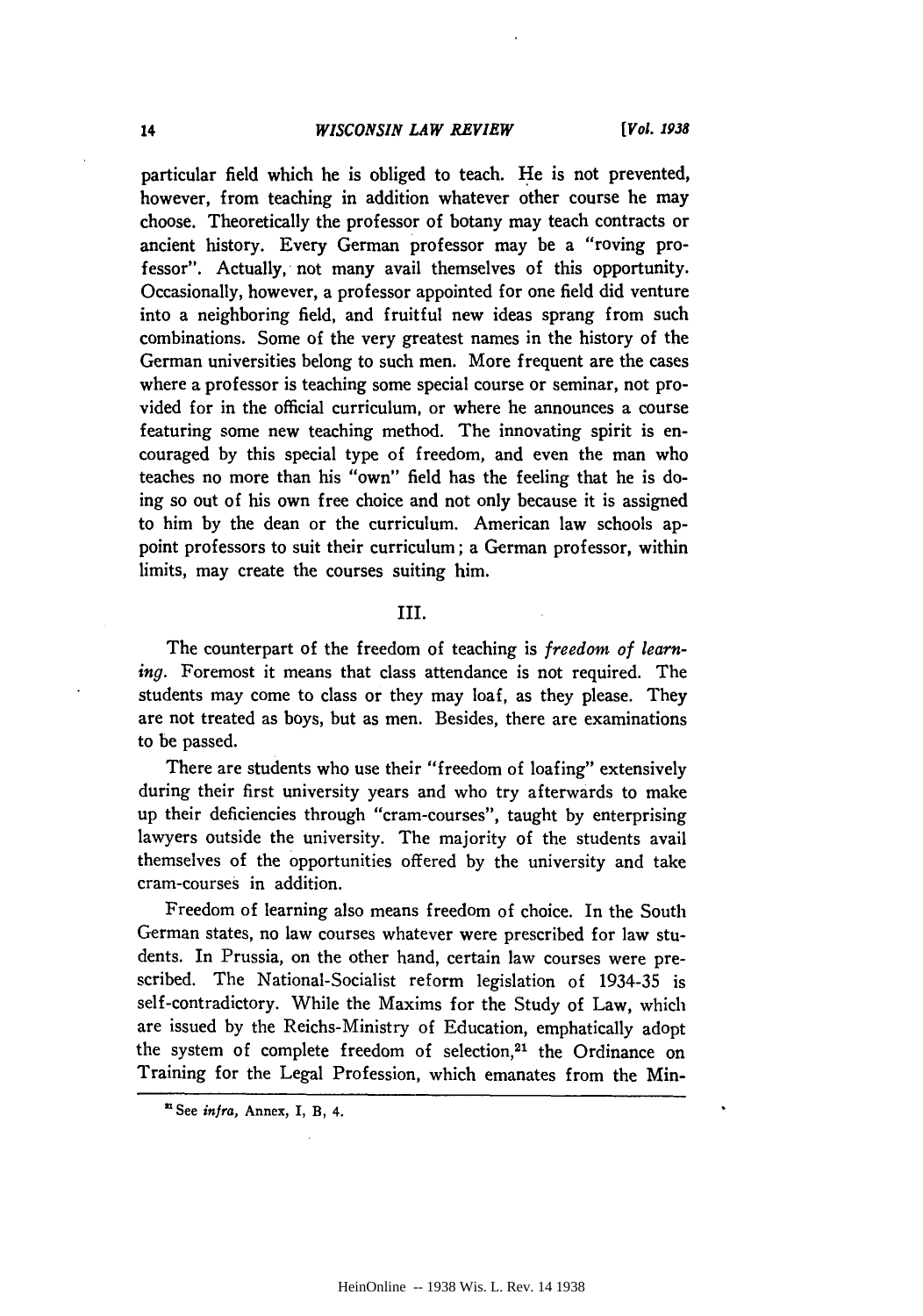istry of Justice, makes it a preliminary to admission to the examination that the candidate has registered for university courses on certain subjects. $22$  The examination is a comprehensive one, to be passed at the end of the university curriculum. No student is allowed to take it earlier than at the end of his third year at the university. <sup>28</sup> Course examinations or annual examinations do not exist.

While no law courses whatsoever were prescribed in the South German states, these states did require law students to register for no less than eight nonvocational courses. This requirement was the substitute for the American college, for which no exact parallel exists in Germany. From the gymnasium, $24$  the two top classes of which roughly correspond to the American junior college, the young man enters immediately upon his professional university study. Thus, the situation is much as it would be in this country if the A.B. degree were granted at the end of a combined high school and junior college curriculum. Under the recent reforms, the requirement of a minimum number of nonvocational courses has been abolished. The law curriculum itself is, and always has been, broader than in this country. It includes political science, economics, and history.<sup>25</sup> Whether or not a student will take any nonprofessional courses is

Even where the requirements are not severe, the dissertation must at least be a complete survey of legal doctrines and decisions dealing with a particular problem, and the candidate is compelled to devote considerable time and energy to autonomous research and writing. The dissertation is mostly written during the first years of the preparatory service. The candidate need not be in residence at the university, although he may follow one or another course or seminar. Organized graduate courses do not exist. The American graduate degree resembles the German *habiitation* more than it does the doctorate, which has no counterpart in this country.

<sup>4</sup>Or from one of the newer schools of equal rank where science or modern languages are more featured than in the old "humanistic" gymnasium with its classical curriculum.

**"** See *infra,* Annex, **I.**

<sup>\*&#</sup>x27;See *infra,* Annex, III, §§ **3, 5;** IV, **§** *5.*

<sup>&</sup>lt;sup>23</sup> The first Juridical Examination, which entitled the successful candidate to enter the "preparatory service" and to the title of "Court Referendar", is a state examination, regulated by the government, and taken before a government board. The doctorate, on the other hand, is purely a university examination, officially designed to test a candidate's scholarly attainments. It consists of an oral part and its main feature, a "dissertation", which must be fit to print and which must represent an original contribution to legal science. While it once marked a man's acceptance into the community of academic scholars, the German legal doctorate has been grossly inflated in numbers and belittled in value. While some universities, e.g., Munich or Berlin, still try to uphold some vestige of the ancient meaning of the doctorate and do not confer the degree on more than about ten candidates a year, other faculties have degraded it almost to a matter of course and a source of fees. Although it is not a necessary requirement to the bar or to government service on the bench or in administration, the doctor's degree has social significance.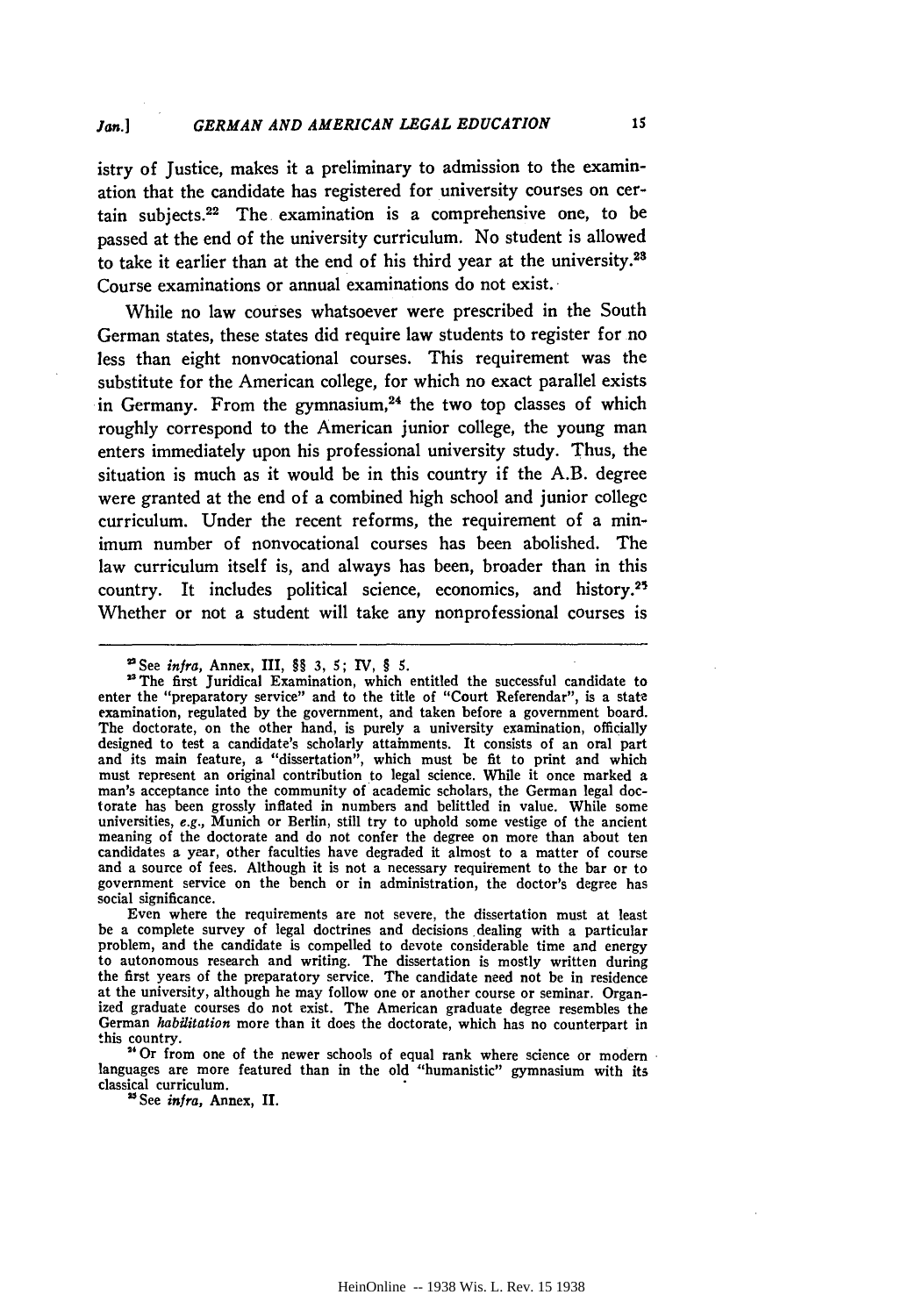now entirely left to him in the whole Reich, as it already was in Prussia before the recent reform of the curriculum.

Seriously minded students always availed themselves of the opportunity of following courses on outside topics, of roaming freely through the university, of taking up the subjects of their individual likings, and, quite particularly, of listening to the great men of their university in whatever field they happen to be. The author of this article can testify to the stimulus he received from listening to such men as Woelffiin, the historian of art, Kraepelin, the psychiatrist, and most **of** all, Max Weber, the sociologist. In other universities, the "grand old man" might perhaps be in physics, or philosophy, or theology. Students of all faculties would flock to him to receive some impression of the spirit of scholarship, of the charm and inspiration of a great personality, and of the fundamental unity of human learning and wisdom as expressed in the *universitas litterarum.* **Of** what use is a *university* law school, if it is a mere vocational school which is loosely attached to other vocational schools and a college of liberal arts through a set of common administrative officers and a common budget (in which science laboratories are fed with the tuition fees of the law school) **?** An American visitor to a German university will not find even a law school building. **All** faculties are under the same roof, the same classroom may be used one hour for a law course and the next for a course on history or mathematics or theory of art. Students of all faculties constantly meet each other in the hallways and dining rooms. On the other hand, it is true, there is no faculty club, and dormitories are a recent innovation.

**A** third aspect of the students' freedom of learning is the freedom of moving from one university to another. Unless compelled to stay at one place **by** external reasons, law students, just as those of other faculties, will spread the three to four years of their studies over several universities. Thus a student may spend his first winter semester at Munich and enjoy winter sports in the Alps, good music, and the joys of the carnival. The following summer may find him perhaps at one of the seacoast universities, where he can enjoy sailing, swimming, and hiking in the forests and on the moors. And so he transfers next to a university in a big city, perhaps Berlin, and from there to one of the charming little "academic villages" like Marburg or Tuebingen, to spend at last his final semesters at the university of his home state or province. Determining his choice, however, are not only external factors, but also the fame and reputation of great teachers and scholars in the student's own vocational field, as well as

16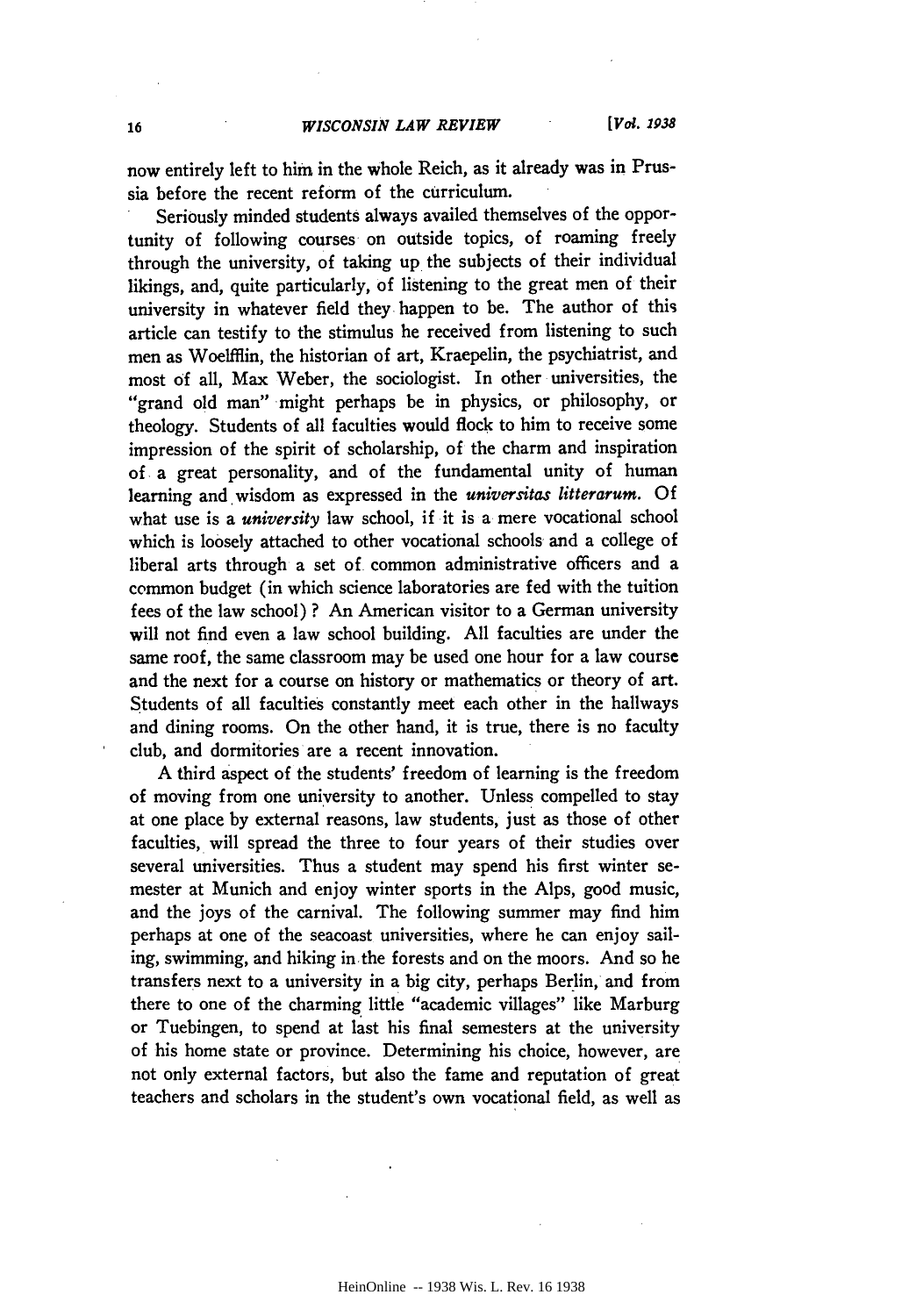in others. The system prevents the growth of such feelings of attachment as an American alumnus feels toward *his* university; alumni associations do not exist in Germany. This system promotes the feeling of freedom among the students, competition among faculties, and the sense of unity of the academic world.

#### IV.

Closely related to the tension created by the fact that universities are communities of scholars as well as teaching institutions, is that other apparent paradox that *universities* should be *places of scholarly education* as well as *of training for practical vocations.* In the beginning, American law schools were clearly schools of vocational training. The leading ones are now striving for a combination of this task with that of giving their students a broader education, especially of giving them an understanding of the functions, the methods, and the structure of the law, and an insight into the social and moral significance of the lawyers' activities.

Continental legal educators have struggled with this problem for centuries. They finally worked out a *partition* of the law curriculum into *two divisions,* a theoretical and a practical one. The theoretical bases are to be provided **by** the law faculties of the *universities,* the practical training is to be developed under a system of *apprenticeship* following graduation from the law school.

The three or four years of this "preparatory service" are spent **by** the *Referendar,* as the law school graduate is called, in various courts, where he has to act as assistant to a judge, in a public prosecutor's office, in various offices of state and municipal administration, and finally in an attorney's office. In these various stages, he becomes acquainted with the practical aspects of the law, the routine work, and the tricks of the trade.26 The long time spent particularly in state agencies not only gives him an insight into the working of the complicated machinery of modern government, but also makes him live in the peculiar atmosphere of the German judiciary and civil service, with its deep-rooted traditions of responsibility, honesty and servility. Such a training has obvious influences on the ethics and outlook of the bar.

The long years of "preparatory service" conclude with a comprehensive examination, designed to test the candidate's knowledge of positive law and his ability to cope with practical problems.<sup>27</sup> Having

 $17$ 

<sup>&</sup>quot;See *infra,* **Annex,** III.-

**<sup>&</sup>quot;See** *infra,* **Annex, III,** § **39.**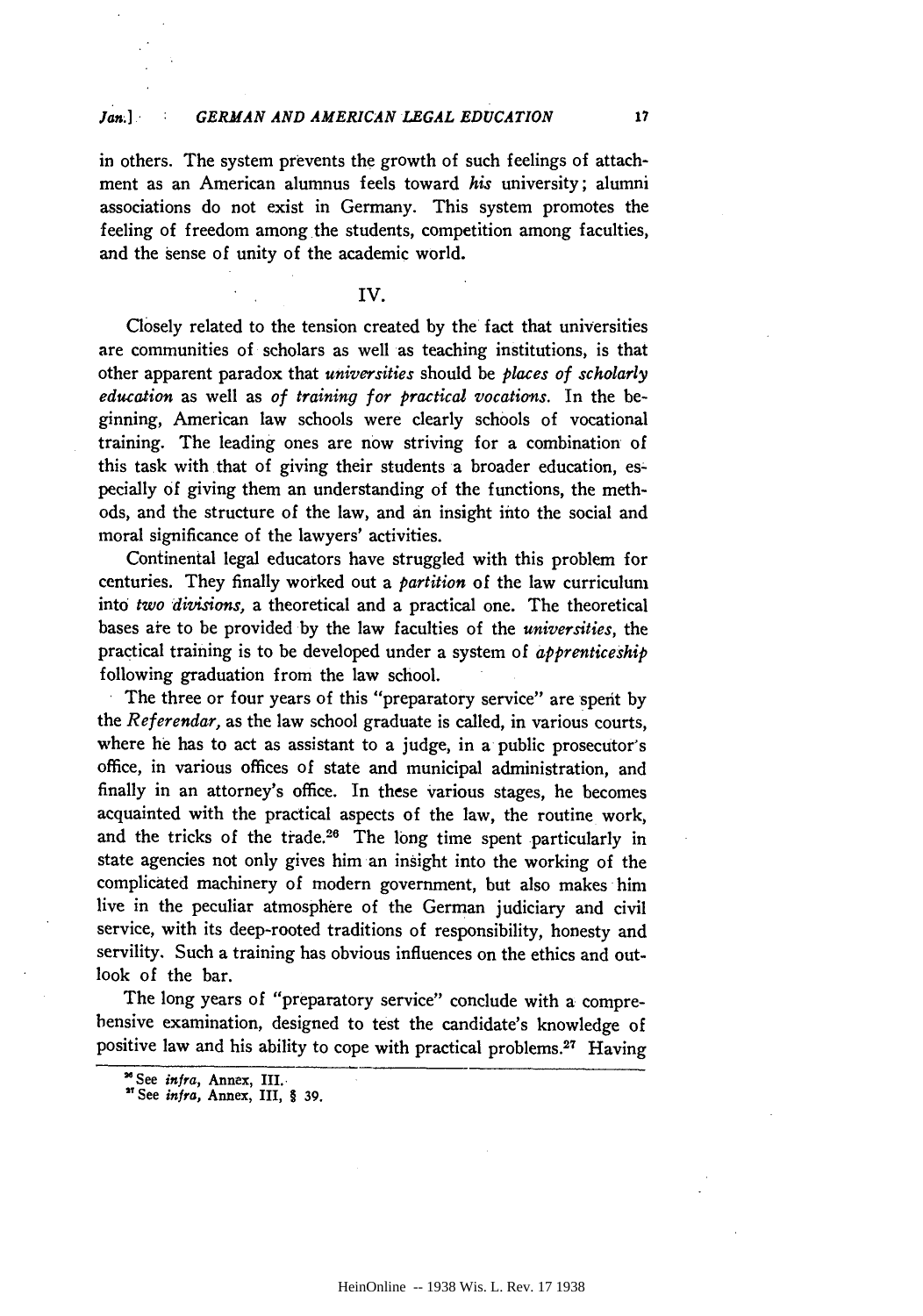passed this extremely difficult examination, he is entitled to call himself *assessor* and he is qualified to enter the public service, or the judicial career, or the bar.

Formal school training and practical apprenticeship are the two forms of preparation for the law to be found in history. American legal education has developed from the latter to the former. In German legal education, both forms are combined. This combination relieves the German law faculties from the responsibility of turning out men for immediately practicing their art upon the public. To fulfill such a task adequately was felt to be impossible, especially before the unification of German law when there were four different major systems of law in force in different parts of the country, these systems themselves being modified by several hundreds of different territorial and local customs. 28 What positive law could the universities have possibly taught under such a state of affairs? They had no choice other than to teach a "common law", which was nowhere in force as such, but still was the common basis of all the different laws of the country. Because there was no common law in force anywhere, basic problems, historical developments, methods of legal thought, concepts and a terminology common to all the local laws could be emphasized. Roman law, the accumulated legal wisdom and experience of the centuries and the common source of all the local laws, was thus used as a training ground for the understanding of legal problems, for sharpening the legal acumen, and for developing lcgal terms.

The inevitable result was that, down to the end of the nineteenth century, university law teaching had a preponderantly theoretical character. The main teaching method was the systematic lecture course, where a large field of the law would be treated as a coherent, logically structured whole with elaborate, clearcut concepts. For a small number of selected students, the lecture would be supplemented by seminars, where a professor would let them partake in his own research work and direct them toward doing scholarly research of their own.

Taught by a great personality, a *lecture* course can be an inspiring experience. **A** field of law is presented to the student in a syste.. matic survey, where he is introduced to the problems and conflicts of life and the legal rules by which they are adjusted. He is made familiar with the legal concepts and institutions, their interplay, and

<sup>&</sup>quot;See DEhk and Rheinstein, *The Development of French and German Law* 1936) 24 Geo. L. J. 551, 568.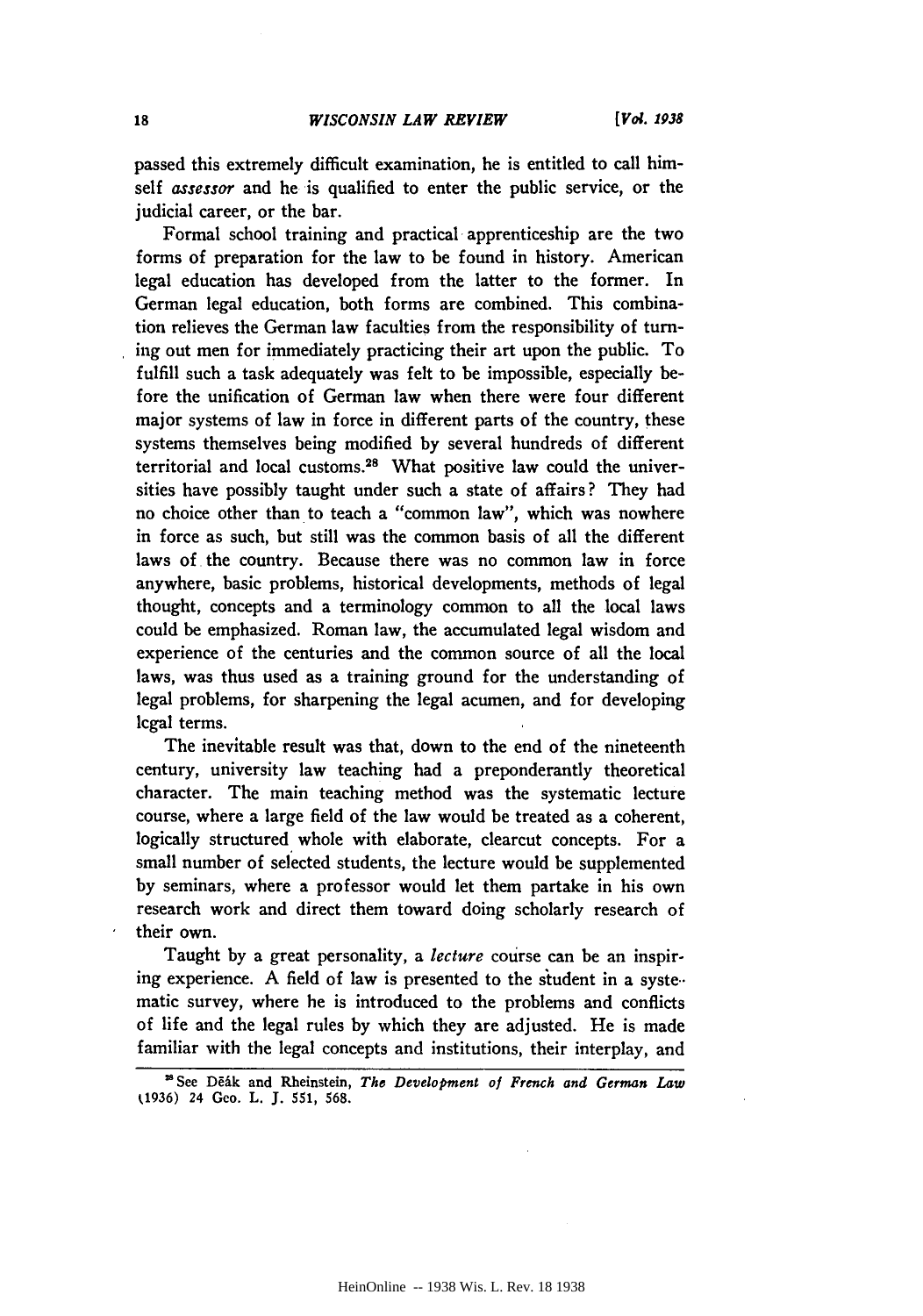#### *Jan.] GERMAN AND AMERICAN LEGAL EDUCATION* **19**

their connections with each other. At least in the good lecture, a **field** of law is presented to the students not as a dry collection of unconnected rules, but as a living whole, designed **for** making possible human life in a complicated society. The lecture is based on the authoritative provisions of the codes and statutes. From the very beginning, however, the student is shown that the text has little meaning in itself, that it is brought to life **by** scientific exegesis and **by** the work of the courts. The instructor will explain the rules in their historic origins and their present functions; he will criticize them freely and illustrate them constantly through problem cases. Rarely, it is true, do the students come into the classroom as well prepared as their American colleagues. There are, however, no assignments to be worked and no cases to be digested. Only occasionally will the instructor recommend readings. As a consequence, the students can attend more classes, and it is easier to present to them within three to four years a comprehensive survey of the law in all its branches.

Not all lectures live up to such a standard. There are lectures which are dull and dry. It is rumored that there are even some professors who worked out their courses years ago and read them, literally, year after year, to their students, who eagerly write down in shorthand what they could just as well, or probably better, find in a book. Such professors, however, are becoming rare specimens of a vanishing species.

More frequently the theoretical teaching of the law faculties is in danger of becoming overdogmatic, of losing touch with the facts of life. Especially at the turn of the nineteenth century, law professors were blamed for revelling more in subtle distinctions than in basic principles, for paying more attention to historical details of antiquarian interest than to the living flow of legal developments as part of social life, for enjoying concepts for their own sake instead of using them as tools in the orderly direction of society. It was about the same time that German law was unified and codified whereby it was made impossible for the law faculties to center their efforts upon a "common law" which had lost its actual significance. The positive law of the new codes became the object of academic teaching and also of the learned efforts of the law professors. Similar developments had taken place a century before in France, when French law had been unified and codified **by** Napoleon, at which time a prominent French law teacher said: "I do not teach Civil Law, I teach the Civil Code".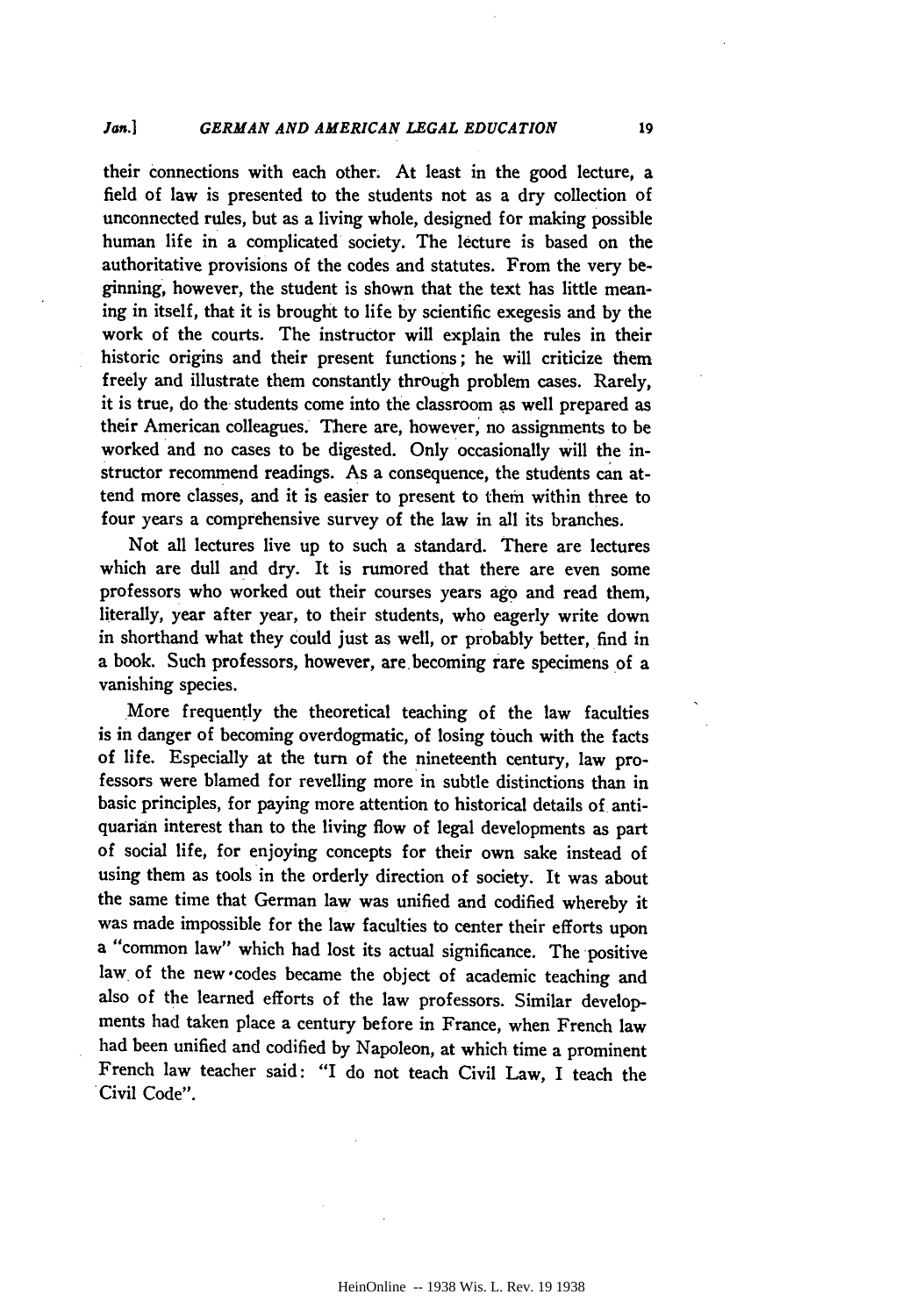The tendency to turn from basic principles received increased impetus from the *positivistic* spirit of the early twentieth century, which was contented, aphilosophical, and interested in factual researchwithout asking to what use all the facts and data might be put. Besides, courts became so overburdened with business that the judges no longer regarded their *Referendars* as pupils or apprentices but as assistants; they expected the universities to turn out young men who were already able to do actual court work.

The effect of these various influences was that the law faculties saw their task to be less in providing their students with a solid general foundation upon which the "preparatory service" was to build the training in practical law, and more in furnishing this training themselves. The curriculum was consequently enlarged so as to provide instruction in all possible fields of future practice. Whenever a new branch of law was developed in the increasing scope of activity of the modern state, a new course was added to the curriculum until the emphasis finally shifted from the ancient basic fields of history and private law to a conglomerate of divers subjects of latest legislative development.

The increased burden of teaching finally led even to the idea of separating legal research from teaching. Shortly before the War, the Kaiser Wilhelm Society for the Promotion of Science established a number of institutes for research in the natural sciences. They should work apart from the universities, their members should devote all their time and energy to research, unhampered **by** any tasks of teaching. In 1926 the Kaiser Wilhelm Society established two similar institutes for legal research especially in the field of comparative law.29 These institutes have already been able to exert a considerable influence on German legal science and on the practice of the courts<sup>30</sup> The intended separation from all academic connections was not carried out, however. The directors as well as several members of the research staff were members of the law faculty of the University of Berlin.

The post-war period brought an intensification of the positivistic tendencies as well as a reaction. The great upheavals of the war, the defeat, the revolution of 1918, and the depression red to new activities of the government and an enormous increase of legislation; but

Institute of Foreign Private Law and Conflict of Laws, and Institute of Foreign Public Law and Law of Nations, both in Berlin.

*<sup>&</sup>quot;Cf.* Rheinstein, *Comparative Law and Conflict of Laws in Germany* (1935) 2 **U.** of Chi. L. Rev. **232,** 244. See also the emphasis on Comparative Law in the 'Study Plan of **1935** *(infra,* Annex, II).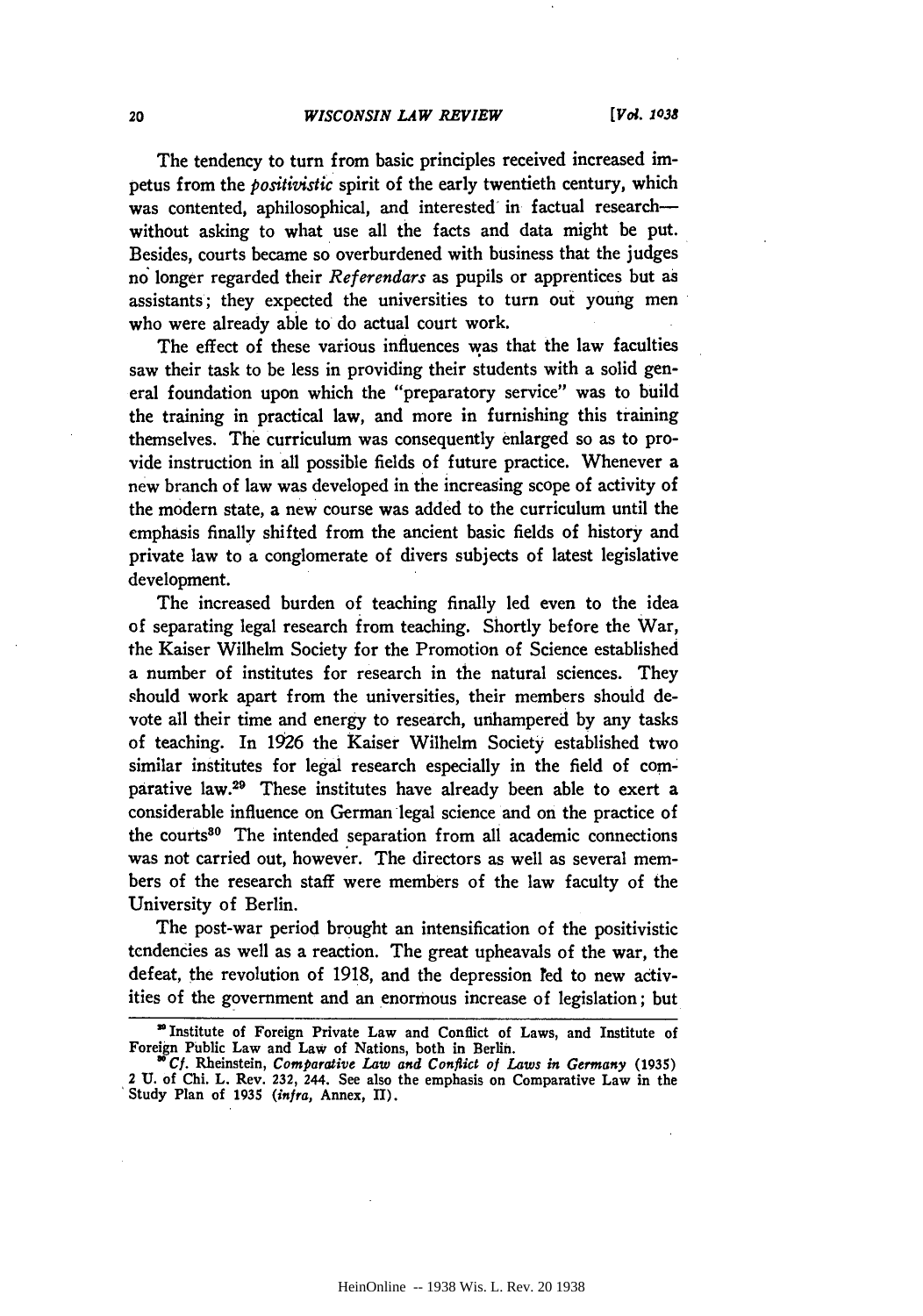they also created the necessity of rethinking the basic problems of the law, the state, and society. Souls were stirred up; there was a revival of philosophy, political science, and passionate discussions of basic problems of methodology.<sup>31</sup> There was a new life in all fields of learning, a deep unrest. It made itself felt in the law as well as in legal education. Innumerable projects of reform were published and discussed, the best of which were aiming at a return to basic principles and methods, to the old idea that the university should lay the foundations, while training for actual practice should be left to the "preparatory service". Minor reforms were carried into effect in the various states, especially in Prussia. **A** more important step was made in 1935 under the National-Socialist regime. Courses were condensed and reorganized with emphasis upon the functional aspects of the law and upon its political bases, stressing, of course, the political tenets of the racially pure and totalitarian state.<sup>82</sup>

The results, however, of the positivistic wave were not altogether undesirable. The intensified treatment of the positive law actually in force resulted in a greater nearness to life in academic teaching. Lectures became less theoretical and abstract; the professors became accustomed to pay more attention to the decisions of the courts whose role had become so important when a central supreme court bad been established. In post-war years especially, younger teachers gave room in their lectures to discussions and argumentation. They became more accessible to their students, more human and less digni**fied** than the proverbial German professor of the old school.

There is one achievement in particular of the positivistic wave, which resulted in such a great improvement in legal education that no one has or is thinking of abandoning it, the *problem-case method.* It was developed in Vienna **by** the great Rudolph von Jhering, almost contemporaneously with Langdell's revolutionary invention of the case method. 'It has since become an integral part of legal education in German-speaking countries, and is now also making its place in France. It does not replace the systematic lecture but rather supplements it. Whenever a field of law has been systematically surveyed in a lecture course, it is regularly worked over again in a different method in the following semester.<sup>88</sup> The students have to apply what

*Cf.* Rheinstein, *Comparative Law and Conflict of Laws in Germany* **(1935)** 2 **U.** of Chi. L. Rev. 232, 238.<br>
<sup>22</sup> The reader should compare the titles of the new courses with those of the

old ones, as indicated in the "Study Plan" *(infra,* Annex, **II).**

<sup>&</sup>quot;Under the new Study Plan, the problem course is taught in the same se- mester as the lecture course.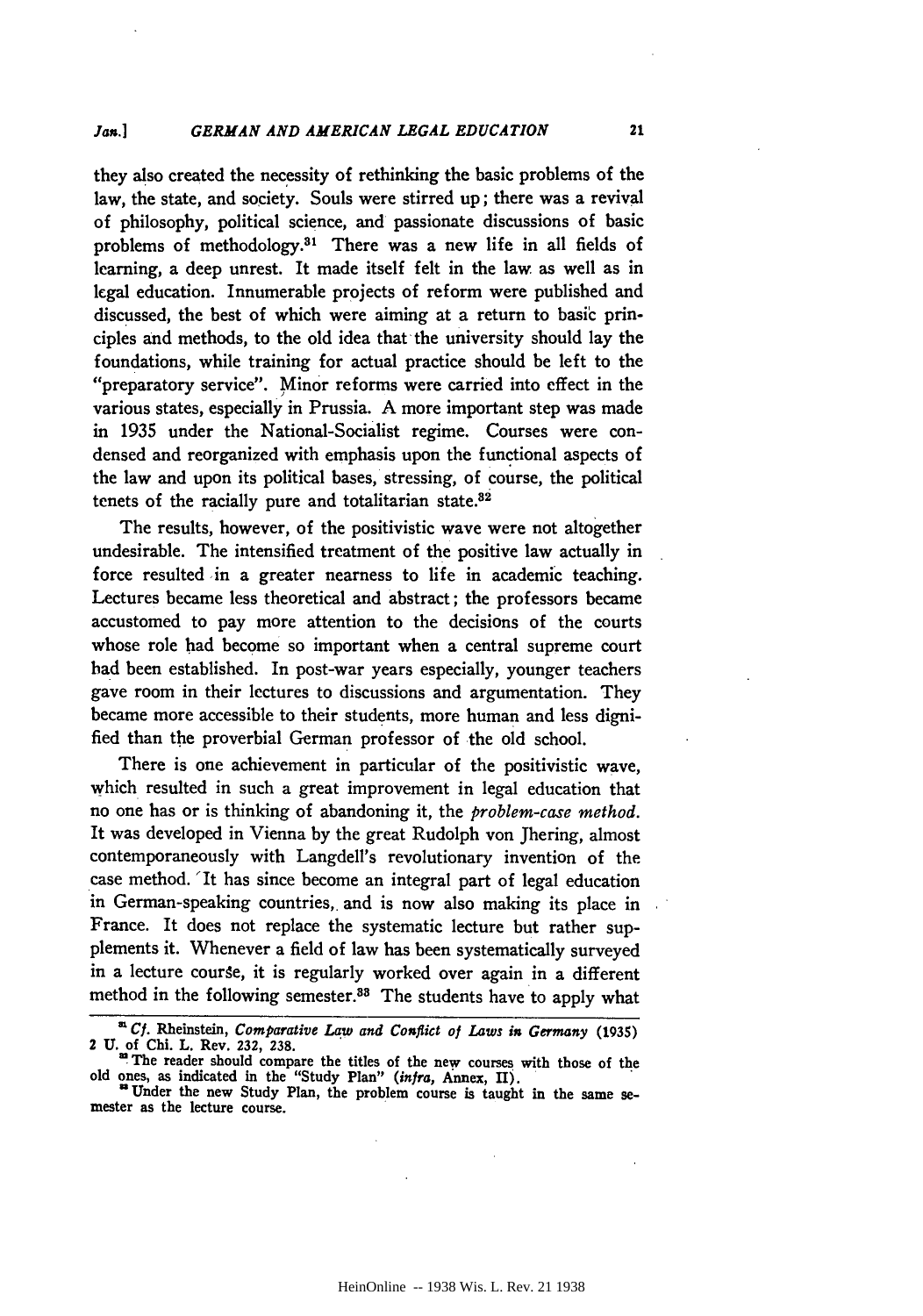they have learned before theoretically. They have to solve problem cases in classroom discussion as well as in term papers, which are to be worked out in the library, usually within two weeks. In working on these problems, the students have to consult all the materials available, *i.e.,* reports, textbooks, search books, and. law review articles. They are expected to discuss conflicting opinions and to write an exhaustive statement in clear language and good style. Usually, their elaborations will be about twenty to thirty pages long, but sometimes, when the problem is involved or particularly interesting, they may be considerably longer. The papers are handed in to the instructor, graded by him in such a way as to indicate to each student the mistakes he made, and finally discussed in class. Usually, the professor will first develop the solution he believes to be the correct one, and thereupon, a discussion will take place, the students often fervently defending their own opinions. In a class of 150 or more students-in Berlin, law classes in the last pre-National-Socialist years were sometimes attended by as many as 500<sup>34</sup>-grading four or five such term papers a semester is no easy task for a professor. Scholarly work is easily impaired by such a burden. When in the post-war years the number of law students increased by leaps and bounds, the ministries of education provided each professor with one or more assistants to grade the papers for him and upon his responsibility. These assistants, young graduates of exceptional ability, soon formed a new class within the organization of the German law faculties, which was similar to the instructors in American medical schools and became a reservoir for future *Privatdozenten* and professors.

During each semester a student usually takes two or three problem courses each having two classroom hours a week, in addition to sixteen or twenty hours of lecture courses. Besides working over his classroom notes of the lecture courses, he has to write six to nine term papers a semester, no small amount of work. Yet, the problemcase courses are popular with the students; they are even the best liked part of the curriculum. The students are eager to do work which bears the same features as that which they will be called upon

<sup>&</sup>lt;sup>34</sup> In 1929, the largest law faculty (Berlin) was visited by as many as 3542 students, the smallest German law faculty (Erlangen) had **370.** There was **one** professor for every 104.2 students in Berlin, and one professor for every 52.9 students in Erlangen; the average was one professor for every 69.27 students.<br>The National-Socialist regime has restricted the access to the universities and reduced the number of law students from **16,175** in winter **1933-34** to **7,851** in winter **1935-36.** In the summer **1929,** the total number of law students was **22,990.**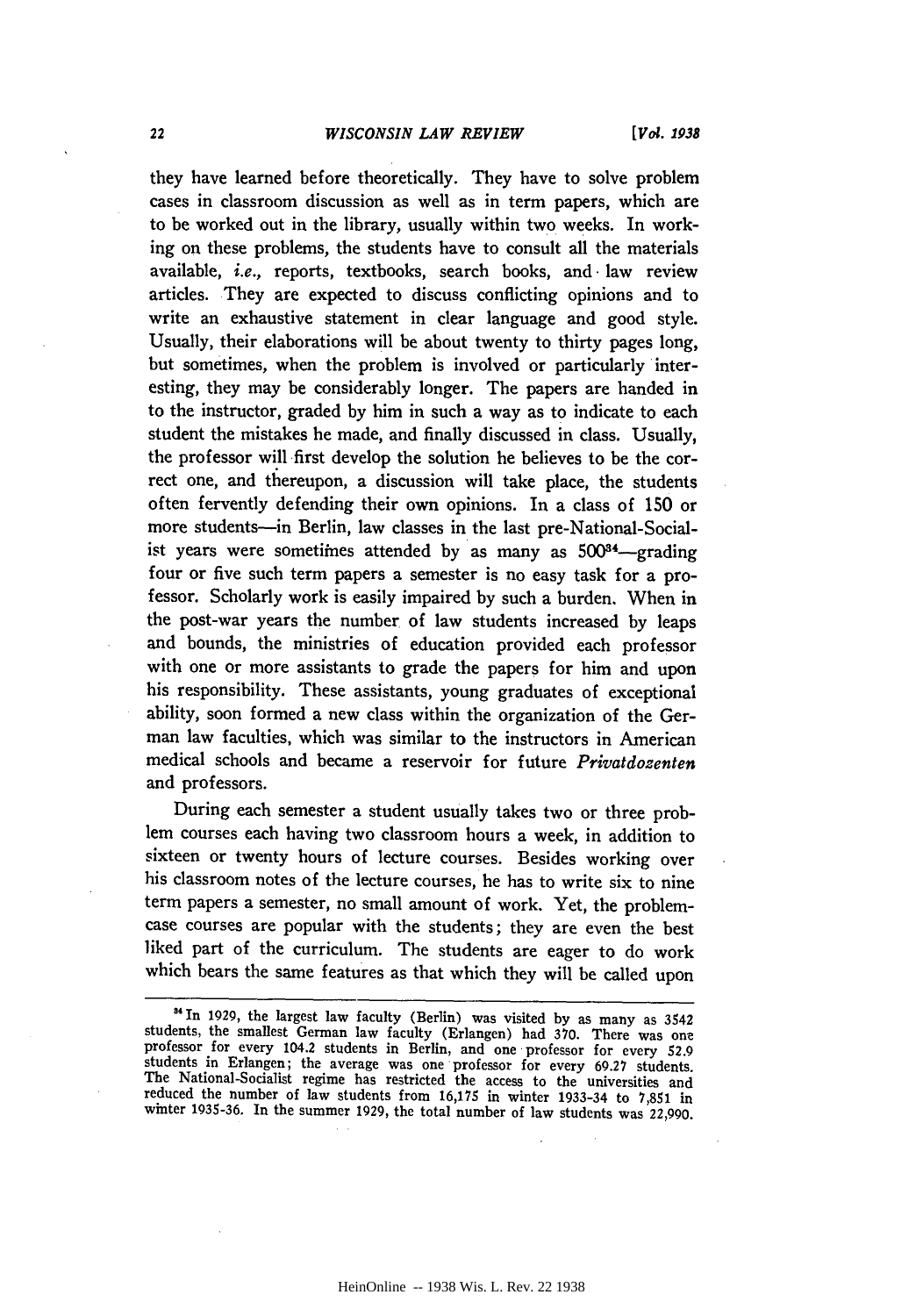to do in their future careers. They are zealous to apply so soon the theoretical information fed them in the lecture courses. The grades, though they have no influence on their graduation, give them a constant means of knowing their standing. The feeling that they really understand those topics over which they had to ponder is of still greater significance. The material covered by the articles and cases is retained better by students who read them for a purpose than by those who read them- mechanically, as it happens so frequently in the American case method. It is the strength of the problem-case method that it combines study with creative work. The combination in each field of a lecture course with a problem-case course gives to the student the much needed systematic survey together with casuistic application. It teaches him judicial thought and method together with insight into the functions of the law as a whole and the interplay of all its parts and branches.

It is the writer's belief that the problem-case method is one of the most valuable tools ever developed in legal education, and that it could and should find a place in American law schools. Of course, it cannot replace the case method, which still is the most adequate tool for teaching a case law. But the case method could well be supplemented by problem cases and lectures. The difficulty of providing the reading room with sufficient copies of textbooks, statute books, law reviews, and especially reports, a task considerably less expensive in Germany than here, is more apparent than real. The writer has experimented with problem-case papers in the University of Chicago Law School whose library facilities have proved themselves to be quite adequate for a class of seventy-five students. The problem cases were not relegated, as in Germany, to a separate course, but were interspersed into courses taught in all other respects by the case method.<sup>35</sup> They were even used as a timesaving device when a case was assigned from a field not previously covered by classroom discussion. Examinations proved that the students were well acquainted with such topics. The reaction of the students was at first that of bewildered astonishment, followed by grumbling over the great burden of work.<sup>36</sup> Soon, however, the students admitted that they received much training and satisfaction from the papers. In subsequent quarters, the writer was even told by students that they were anxious to have the opportunity to write problem-case papers.

<sup>&</sup>lt;sup>35</sup> The courses were those on Wills and on Family Relations.

<sup>&</sup>lt;sup>36</sup> Three papers are being given during a quarter, each student being required to write at least two papers.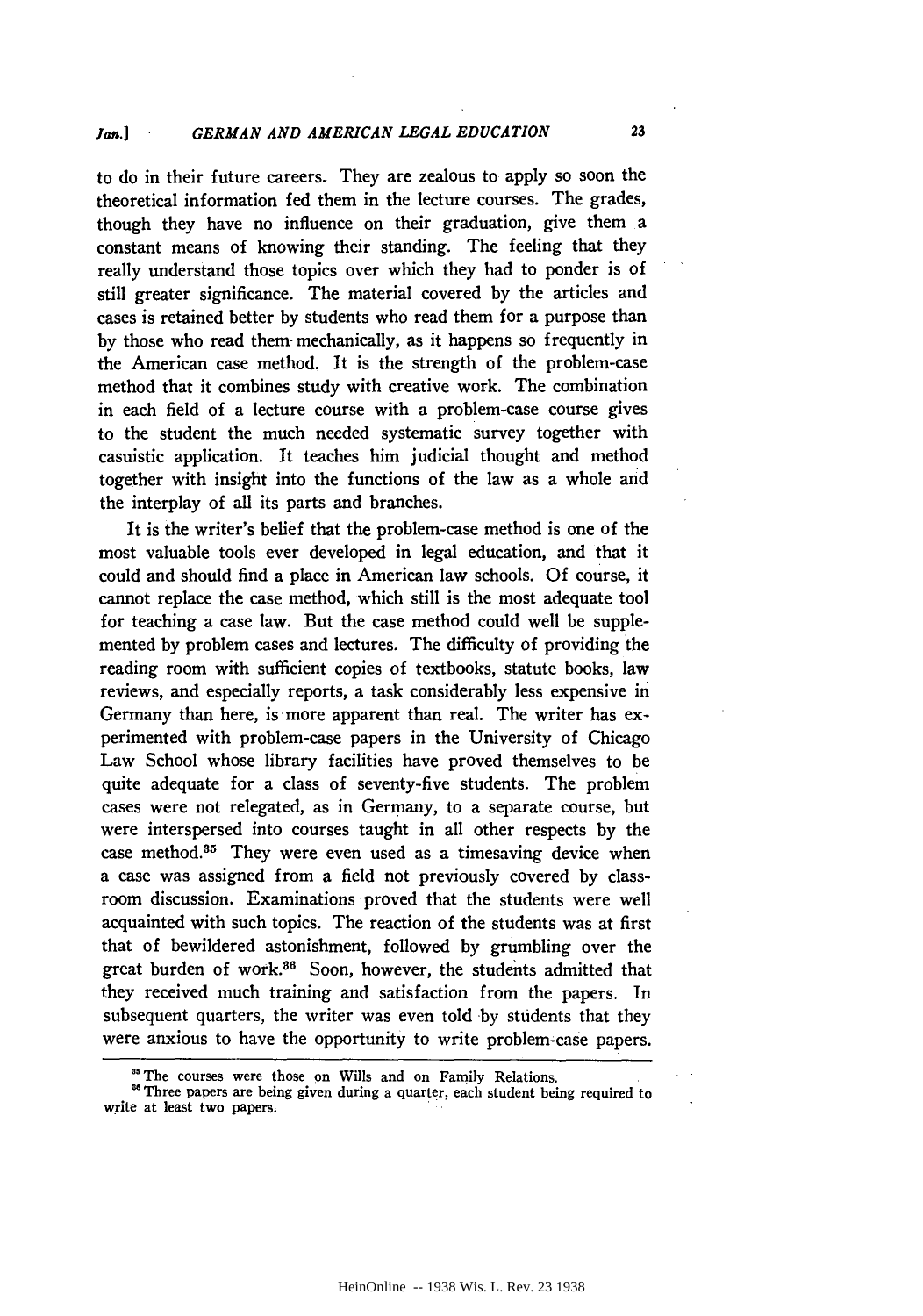#### *WISCONSIN LAW REVIEW*

 $24$ 

There was also a marked improvement in quality of legal argumentation and in thoroughness, as well as in style. This improvement could be observed not only within the same course, but also from quarter to quarter. New students learned from term paper veterans what kind of papers they were expected to write, that they had to be careful not only to exhaust all the materials available and to refer continuously to all their references in the approved way of legal quotation, but also to arrange their ideas clearly and to express them in good English. Again and again it was found how little the students were accustomed to expressing themselves in good writing, and how hard they had to struggle with the language, with style, and even with grammar and spelling. The papers are an excellent way of impressing them with the simple truth that it is. impossible to have clear thoughts when one is writing in a sloppy style. Even if students were to obtain no more from the term papers than a much needed lesson in writing good legal English, it would be no small gain. I do believe, however, that they also obtain from the papers new insights into the functions of the law, a thorough training in judicial thought, and, last, but not least, the **joy** of creative work.

It appeared advisable to express the problems as concretely and near to actual judicial and office practice as possible. Persons were not introduced as *A* and *B,* but as Patrick O'Connor, or Evelyn Young. They should appear as living beings who bring their needs and difficulties to a trusted lawyer, asking for help and advice, or who appear as litigating parties whose conflicting interests a human judge is called upon to adjust in the best interest of society and in accordance with the law of the land. Human interests should be aroused. When a lawyer's work is required in the form of an opinion, or a brief, or an office memorandum, the students are exhorted to stress all their ingenuity to find the legal approach which might be most helpful to their client, especially in a case which might look desperate at first sight. They should also learn, however, that it is neither good law nor good advocacy to resort to devious devices. The case should be arranged so as to impress the student with the necessity of considerations of forensic tactics, e.g., whether it is advisable to follow one line of argument or another, whether or not eventual counter arguments of the other party should be anticipated. Such realism will not only be of practical value in the students' preparation for their future work, but it will stimulate their creative imagination and show them that law is dramatic life. In order to preserve the concreteness of the case, it is also advisable that it should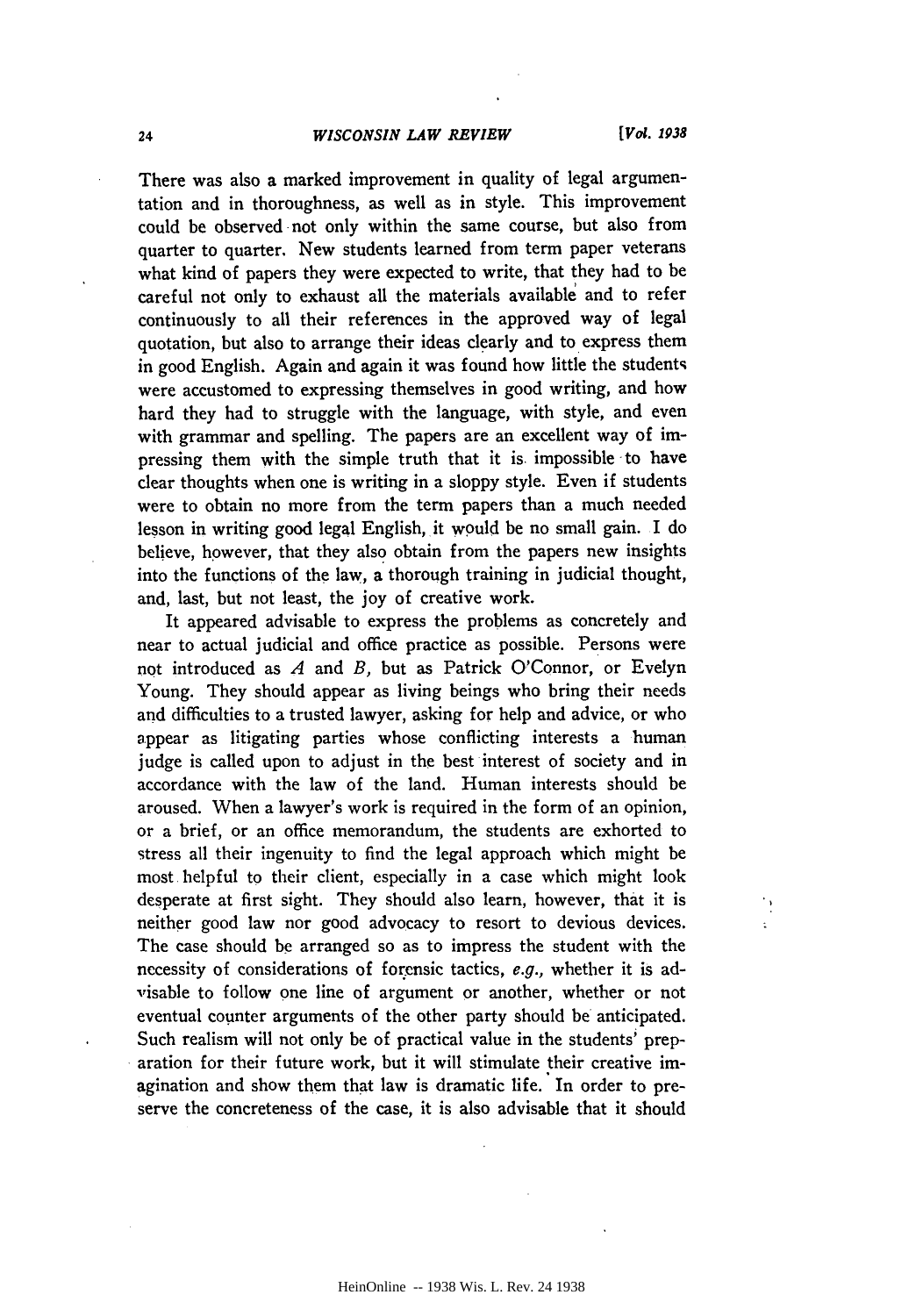be answered not under the imaginary rules of an abstract common law, but with respect to the rules applied in a concrete court, a court of a given state, or a federal court sitting in a given state. The latter may especially be used to advantage where questions of "federal common law" (Swift *v. Tyson)* are involved. Or, the case could be so arranged that the students could be asked to consider whether it is to the client's interest to bring suit in the state court or in the federal court, or in the court of one of several states. The easiest way for the instructor is to lay the scene in a court of the seat of the law school. Students often prefer to be permitted to consider the case under the law of the jurisdiction where they intend to practice. The instructor may learn much from reading such papers, though it may sometimes be impossible for him to grade them.

To formulate good cases is no easy task. In Germany, collections of problem cases form an important category of law books, which occupy there the place of the American case book. Problem cases are already contained in some American case books. These are not very well suited, however, for term paper assignments because they almost always indicate the actual case from which they are taken, and thus deprive the students of the pedagogical benefit of the search for the first lead. It must be admitted, though, that where no such lead is given, not all students will go through the search for the "leading case". Some lazy ones will depend on the fruits of the efforts of their more industrious colleagues. Collaboration of several students, incidentally, should not be discouraged. Term papers should not be examination papers. When the students realize that they write them for the benefit of their own training and experience, they will not feel tempted to copy a fellow student's paper. The grades of the term papers should serve the purpose of telling the students their mistakes and their standing, and only incidentally should they facilitate the task of the instructor in giving the final grades for the course.

I have dwelt upon the problem-case method at some length because I believe that wider use thereof could and should be made in American law schools. It is probable, as the modern case books indicate, that some use is already being made here and there. It has not yet been developed, however, into a fully recognized teaching method, and little exchange of experiences has taken place among American law teachers.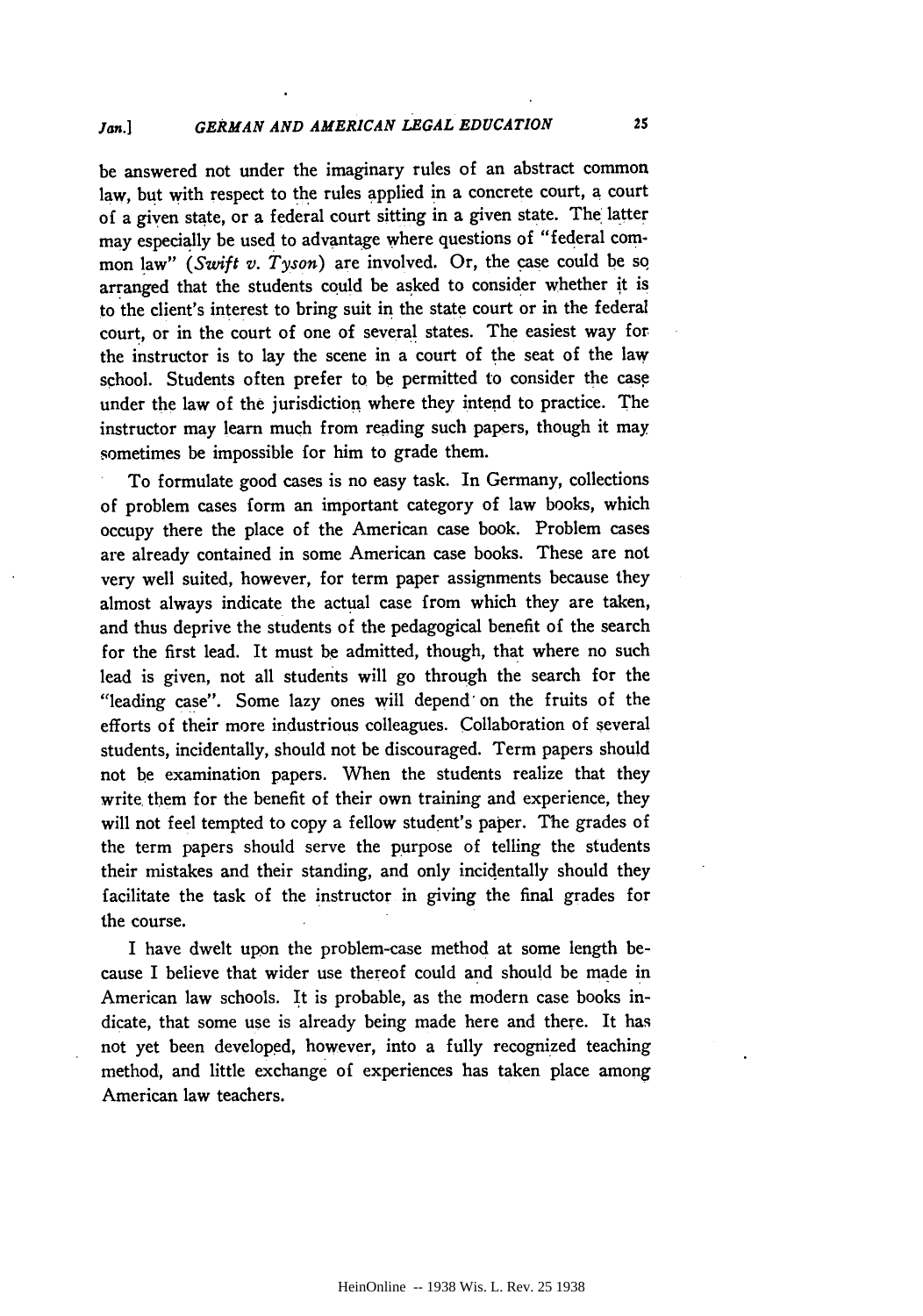**V.**

To find the compromises, proper to time and space, between the poles of scholarship and teaching, of academic freedom and governmental authority, of teaching basic principles and furnishing vocational training, is the task which faces German as well as American university law schools. It seems that American law schools will shortly have to cope with a fourth problem which is an old one to German law faculties. The almost exclusive aim of American law schools has been and still is to train *good lawyers,* while the task of a German law faculty was and is to prepare young men not only for the bar and the bench, but also, perhaps even primarily, *for public service* in a broader sense. When the German princes founded their universities, they did so for the very purpose of providing themselves with trained servants in the fields of public administration, public finance, diplomacy, and administration of justice.

The schools which trained the public administrators and judges, also trained the advocates who had to practice before them. This double purpose still determines the scope of continental "legal" education. The legal profession is still regarded as consisting of three branches: the civil service, the bench, and the bar. Each of these represents a separate career, but the common avenue to all of them is the study of the *law*.<sup>87</sup> It is the *training ground* for public careers in an even broader sense, for the leading positions in *business and finance,* in *diplomacy,* and in *politics.* Particularly in France, the law degree is still the mark of the educated man aspiring to a political career or to a leading position anywhere in public life. In Germany, special curricula were designed in recent times leading to such new degrees as Doctor of Economics<sup>38</sup> and Doctor of Business Science.<sup>39</sup> Yet, the Doctor Juris has not completely lost its old glamor and law

Judges are not elected or appointed in Germany from the number of attorneys, as in the United States. The bench is a separate career, which a candidate enters immediately after the Great State Examination. See Ploscowe, *The Career of Judges and Prosecutors in Continental Countries* **(1935)** 44 Yale L. **J. 268.** This examination tests the candidate's qualifications for the bench. He who has been found to be able to be a judge is also qualified to join the bar. See Annex, V.

'Dr. rer. pol. (Doctor rerum politicarum) or Dr. oec. publ. (Doctor oeconomiae publicae).

'Dr. rer. com. (Doctor rerum commercialium).

<sup>&</sup>lt;sup>37</sup> In the South German states training for attorneys, judges, and administrative officials was identical not only at the university but also at the subsequent stage of the preparatory service; the final examination was the same for all and covered the entire field of law and public administration. In Prussia, preparatory service and final examination were different for the "legal prof public prosecutors, attorneys) on the one hand, and government officials on the other. This system has now been extended over the whole Reich. See Annex, VI.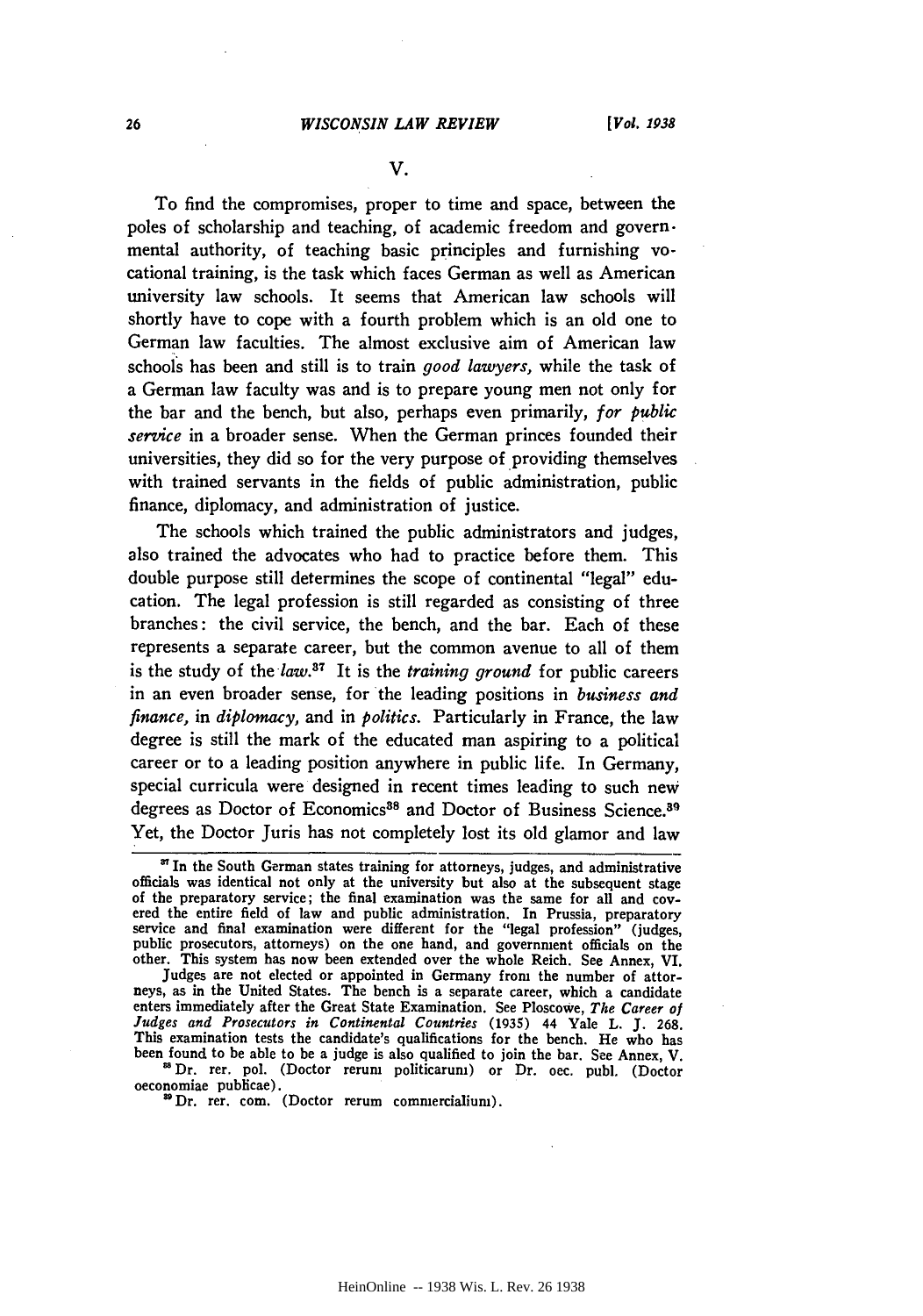schools still have to provide the common educational basis for judges, state and municipal administrators, consuls, diplomats, lawyers, notaries, politicians, bankers, businessmen, labor leaders, etc. Their curriculum has to be *broader* than that of an American law school with its single track aim. The topics of a "legal" character in the strict American sense appear only as parts of a larger, more comprehensive field-society, its machinery and its regulation. Since this whole field is taught **by** a faculty which calls itself "faculty of law", the emphasis is on the aspect of regulation, in other words, on law.

*Political science is merged with the science of law* and has thus assumed a peculiarly legalistic slant. In post-war years only, a "political" science emerged, or perhaps re-emerged, within the law faculties, which lent greater emphasis to the sociological aspects of state and government. "International Relations" is divided into International Law, regarded as an indispensable part of the law curriculum, and Political History, cultivated and taught by the historians. Economics is a field of learning of its own. Sociology had to fight for recognition and academic standing until the post-war years. Social science, so industriously developed in the United States where it is regarded as such a basic means of education in democracy that it is taught in high schools and even grammar schools, practically does not exist in Germany. One is induced to speculate on the connections of this phenomenon with the political temper of the German people, whether it is one of the consequences of the lack of a developed democratic spirit, or maybe even among its causes. Or is it perhaps solely due to a conviction that practical social problems, being essentially problems of evaluation, cannot be solved with statistics and the methods of the natural sciences?

For the education of future lawyers and judges, at any rate, the system was an undoubted advantage. It makes the law constantly appear as a means of social control and regulation instead of a body of rules bearing its own ends within itself. It also tends toward sharpening the eyes of lawyers and judges for the political implications of their activities, toward enabling them to better recognize the public interest with which all litigation, even between private individuals, is affected. The future public administrators, on the other hand, recognize that their powers are not only limited by, but are also based upon, rules of law by which they are bound-no small guaranty of individual rights against administrative arbitrariness. Lawyers and judges will finally not look upon administrative officials as enemies against whom they have to protect the public, but as brethren

 $\mathbf{r}$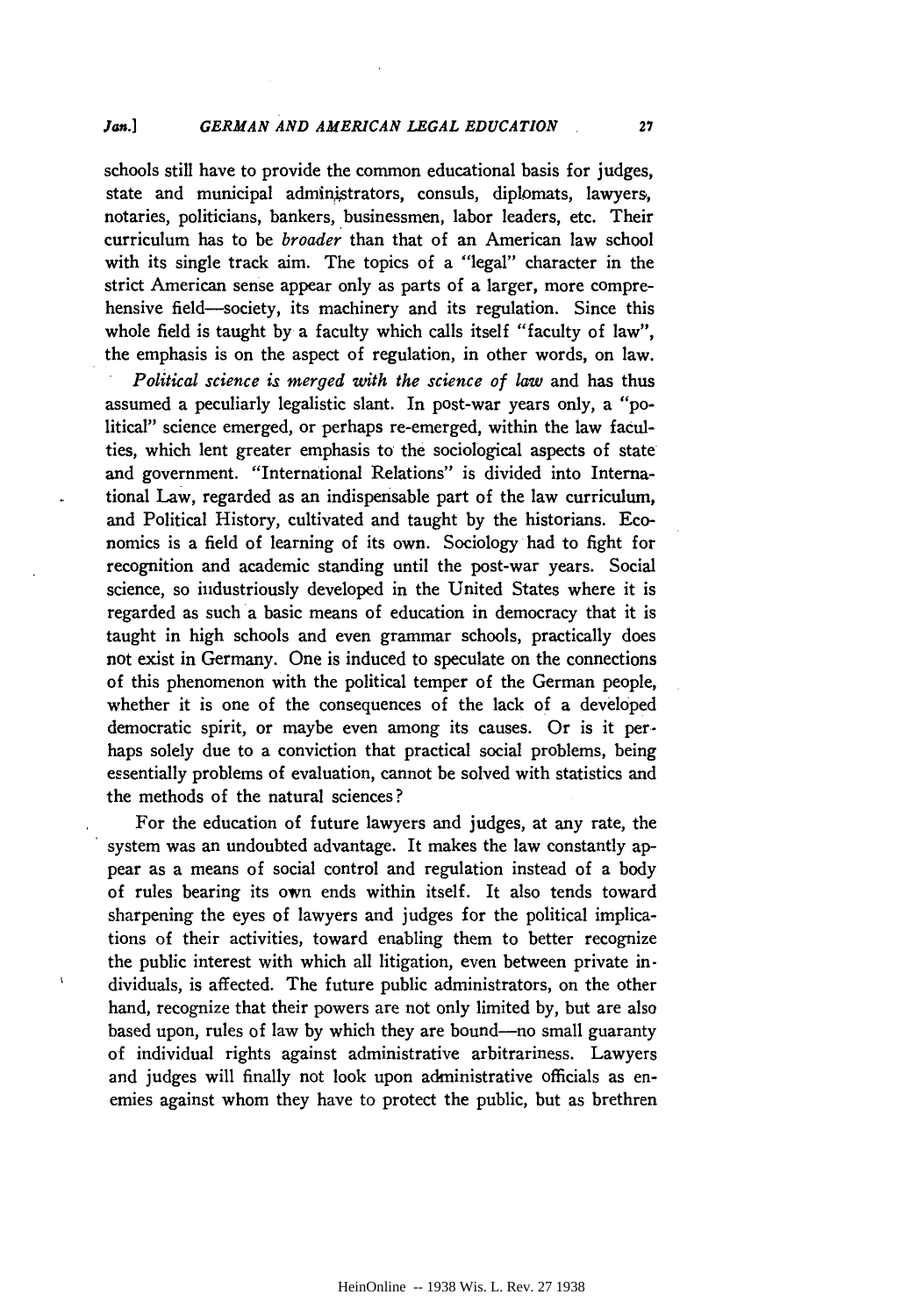of the same profession, as co-workers in the common task of orderly administering the life of society.

Not quite so complete as the amalgamation of law and political science is that between law and economics. Since economics is one of the topics of the final examination, every law student will follow those economic courses which are recommended to him **by** the official plan of law studies. Even where the professors of economics are united in the same faculty with the professors of law, as is the case in some universities, the two fields are felt to be separate, and their intimate connection is not always obvious to the students.40 Yet, the mere fact that economics is a required part of legal education provides every law student with a stock of information about the economic facts of social life and the problems it presents for solution to lawgivers and courts. The fact, that the economic courses are taken not before, but contemporaneously with, the law courses also tends to bring the two fields into closer contact.

Before long, law schools in this country will have to make up their minds whether they will leave the training of public servants to new vocational "schools of public administration", or whether they will open new careers to their own graduates and thus widen the scope of education of future attorneys and judges. Already now, the task of becoming the leading *honoratiores* in the development of the law of the New World has devolved upon the American law professors. A look at their European sister institutions may reveal to the American law teachers the picture their own institutions are likely to present when this new task is fully recognized.

*'On* the analagous situation in France, see Robert Valeur, L'enseignement du droit en France et aux Etats-Unis **(1928) 77.**

28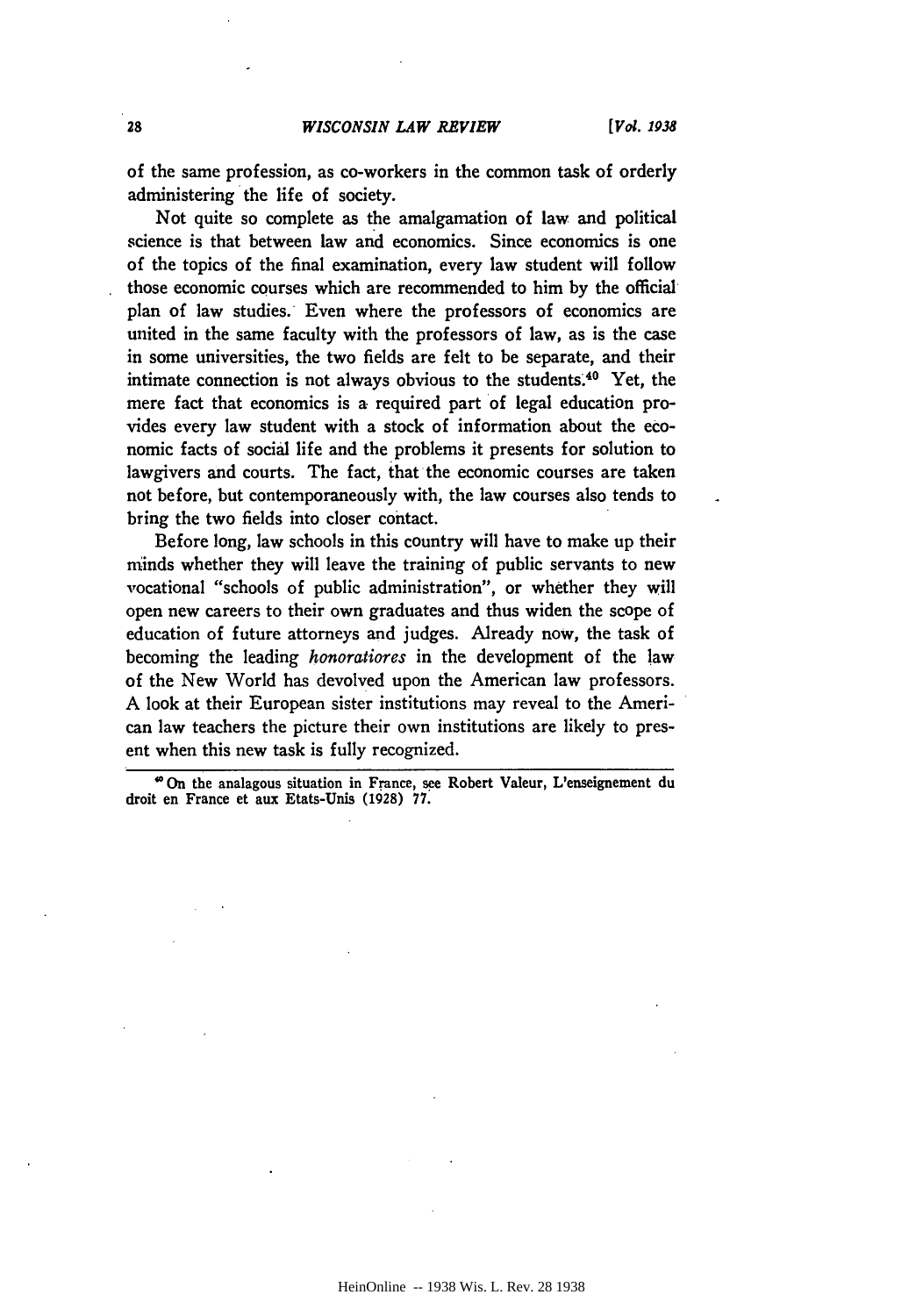# **ANNEX**

The principal passages of the German statutes on legal education are translated here in the form in which they were re-enacted **by** the National-Socialist Government. The principal purpose of the reenactment was the unification of such details as were formerly different in the different states. Substantive changes were made in the following two respects:

**(1)** To carry out older suggestions the number of courses was reduced, and the subject-matter of the university curriculum was condensed into a relatively small number of comprehensive courses, where the problems of life and the rules of law are presented in a functional approach.

(2) Great care was taken to organize legal education in such a way as to thoroughly imbue the candidate for the bench, the civil service, and the bar with the racial spirit of National-Socialism, and as to eliminate candidates who are not fully imbued with this spirit.

The basic principles of German legal education, as they were developed throughout the centuries, have not been affected **by** the recent changes, and still form the essential substance of the following provisions.

# **I.**

# MAXIMS FOR THE **STUDY** OF **LEGAL** SCIENCE 41.

#### **A.** BASIC IDEAS

Teachers and students of the law:

German legal science is to become National-Socialist. National-Socialism is not a confession to **be** given lip service, but a philosophic system. You shall never forget that it is not slogans that count but substance! He who is a National-Socialist at heart does not have to say much about it; he acts accordingly.

German legal science is still living within the framework of ideas of Roman common law. In a good many details, it is true, our own racial law, the old one as well as the new, has found expression; the intellectual bases, however, are still determined **by** the system of the Pandects. This system is the object of our struggle.

'Issued **by** the Reichs and Prussian Minister of Education, January **18,** 1935.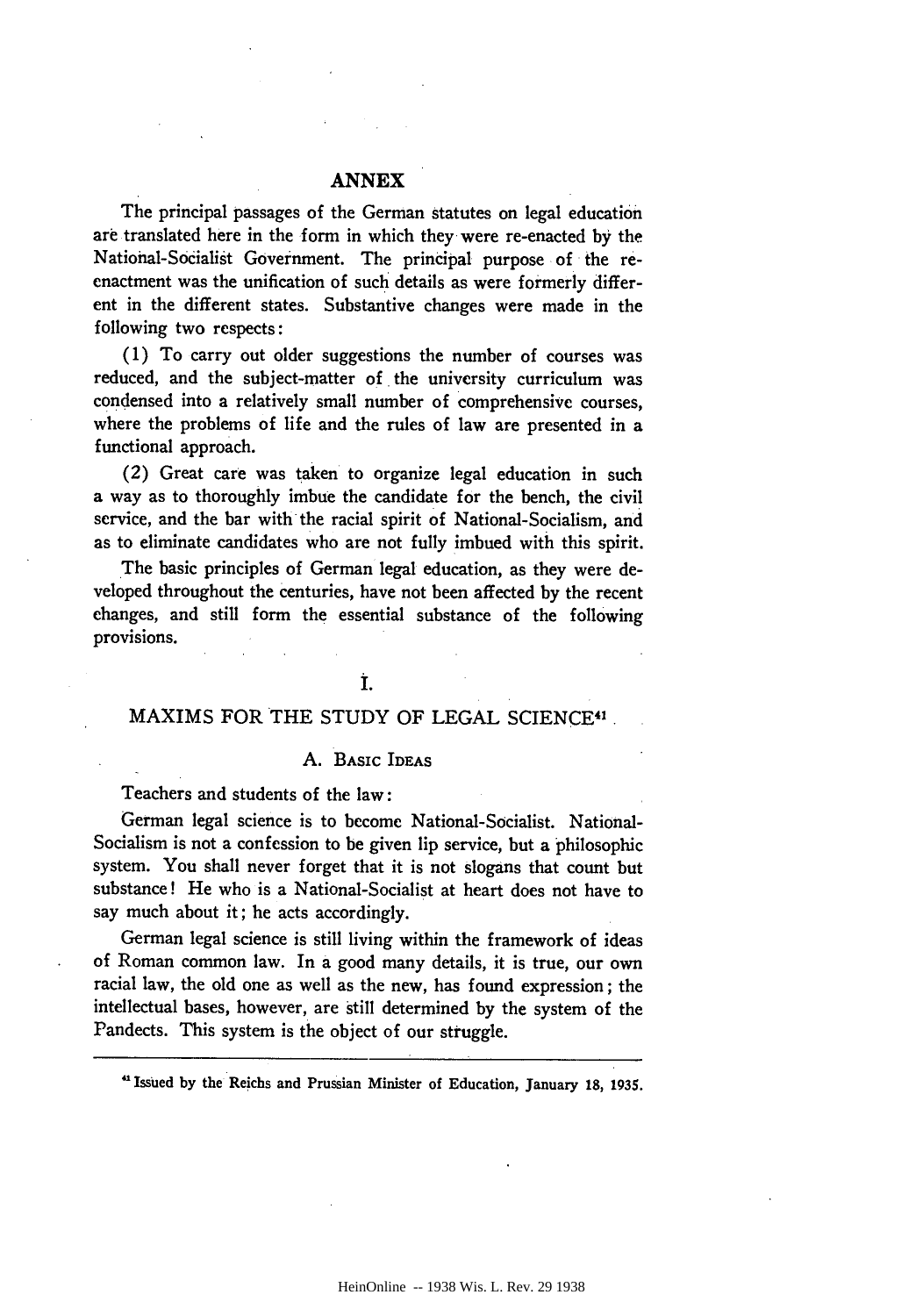Do not allow yourselves to be overlooked in the renovation of our law! There is no better arena in the struggle for intellectual values than the university. Legislation must not be the beginning but the crowning . **. .** of our strife. Do not be satisfied with interpreting or memorizing existing statutes! Be fighters to overcome them with a truly German law!

#### B. **ORGANIZATION OF STUDIES**

**(1)** The study plan is organized upon a curriculum of six semesters at least. Since it will hardly be possible, however, to master the field without adding another semester, it is urgently recommended to devote seven or eight semesters to the study of law.

(2) In his two initial semesters, the student shall become acquainted with the racial bases of science. Courses on Race and Sib, Folklore and Pre-history, on the political history of the German people, especially during the last hundred years, have their place at the beginning of the study of every ideologic science. At the same time, the student of law is being introduced into the special historical and political tasks of his field.

**(3)** The third, fourth, and fifth semesters are reserved for detailed professional studies. The sixth semester, already being overshadowed by the impending final examination, is kept free, as far as possible, from ordinary lecture courses. Problem-case sources for advanced students, discussion classes and seminars are to be emphasized, just as in any eventual additional semesters.

(4) Prescribed courses exist no longer. There is no compulsion to register for any course. The principal courses are indicated **by** an asterisk, or, in case of special importance, by two asterisks. The students are absolutely free, however, even in their selection or rejection of those courses.

**(5)** The principal courses are listed in a fixed plan of studies, wherein each is ascribed to a certain semester. No course can be taken earlier; each course may be taken later or repeatedly.

(6) Every principal course is given once a year only. A student who starts his studies in the ordinary course, viz. with a winter semester, and organizes his work in accordance with the Study plan, will find the courses provided by the Plan at the proper time in every German university. The students' freedom of migration is thus guaranteed.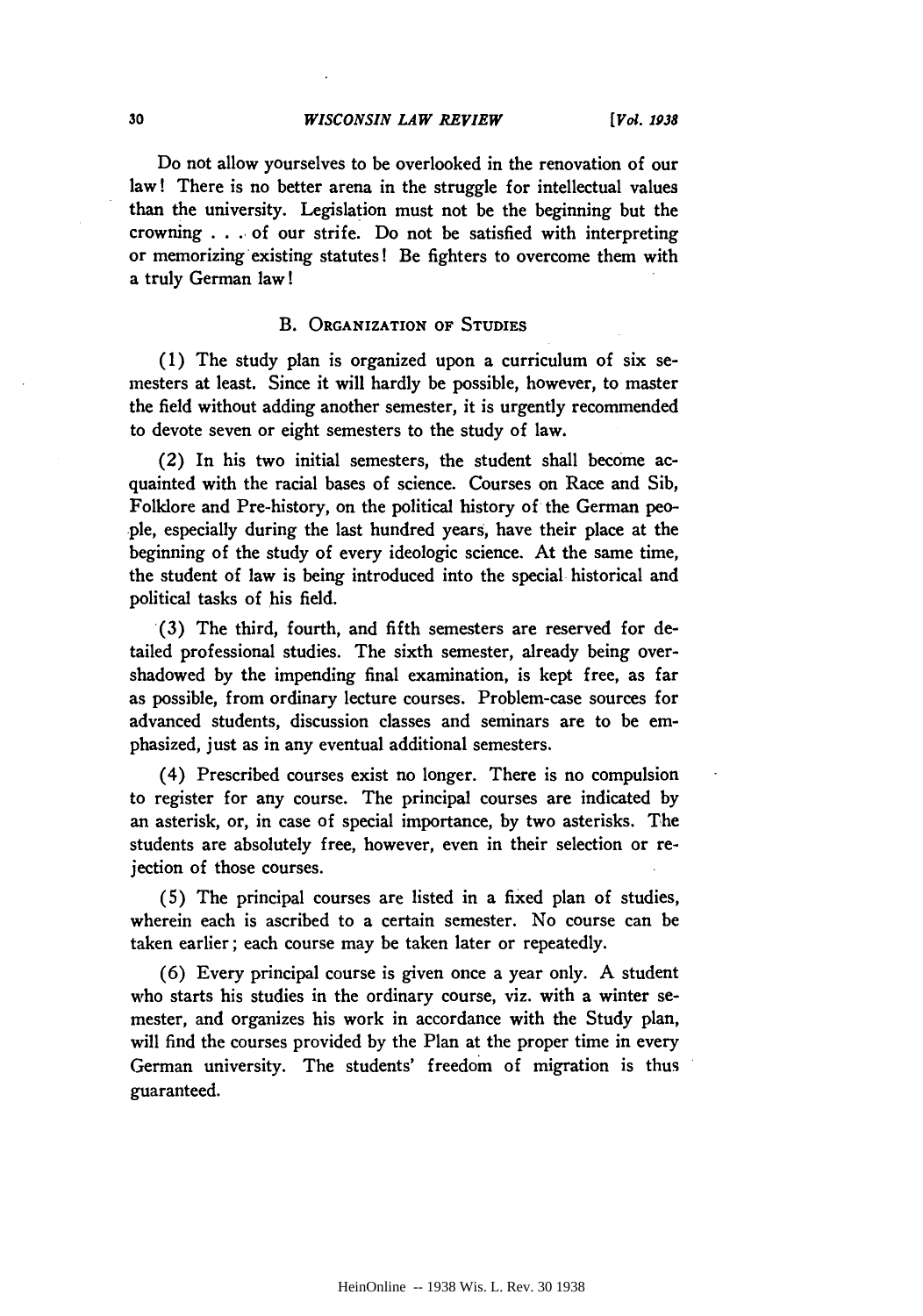# **C. MAXIMS FOR THE FACULTIES**

(1) The faculties have to take care that all principal courses are taught at the proper time. The principal courses provided for the first, third, and fifth semesters are to be taught in the winter only, those provided for the second, fourth, and sixth semesters are to be taught in the summer only.

(2) A professor, in announcing a course, has to indicate the semester in which, in his opinion, it should be taken. He may leave open a choice between two semesters. No elective courses are to be announced for the first two semesters.

**(3)** It is not only permissible but highly desirable that more than one course on the same principal subject be taught in the same semester **by** different professors. In such a case, the junior professor is not bound **by** the hour and length of the course chosen **by** the senior professor, but by the Study Plan only.

(4) A principal course may be divided into several courses; several courses to be taught in the same semester may be combined to form a single course.

**(5)** Problem-case courses provided in the Study Plan are to be given in the same semester as the principal course to which they belong and as far as possible, should be taught by the same professor.

(6) [Instructions for the technical arrangement of the faculty programs].

# **D. MAXIMS FOR THE STUDENTS**

(1) Go to the university, not to cram courses! You shall not accumulate information for the examination, but you shall become guardians of the German law!

(2) The renovation of the universities cannot be achieved within a day or two. At the first, the law faculties of Kiel, Breslau, and Koenigsberg have been chosen to become political shock-battalions. They should be preferred **by** you!

**(3)** Do not register for a course which you do not really intend to follow! Your attainments will be decisive in the examination, not the list of courses registered for.

(4) The asterisks in the program are no more than sign posts. A student following them exclusively is acting like a tourist following the guide book blindly. You may safely leave out even a principal course, if it does not attract you. Take a few more elective courses in which you are interested.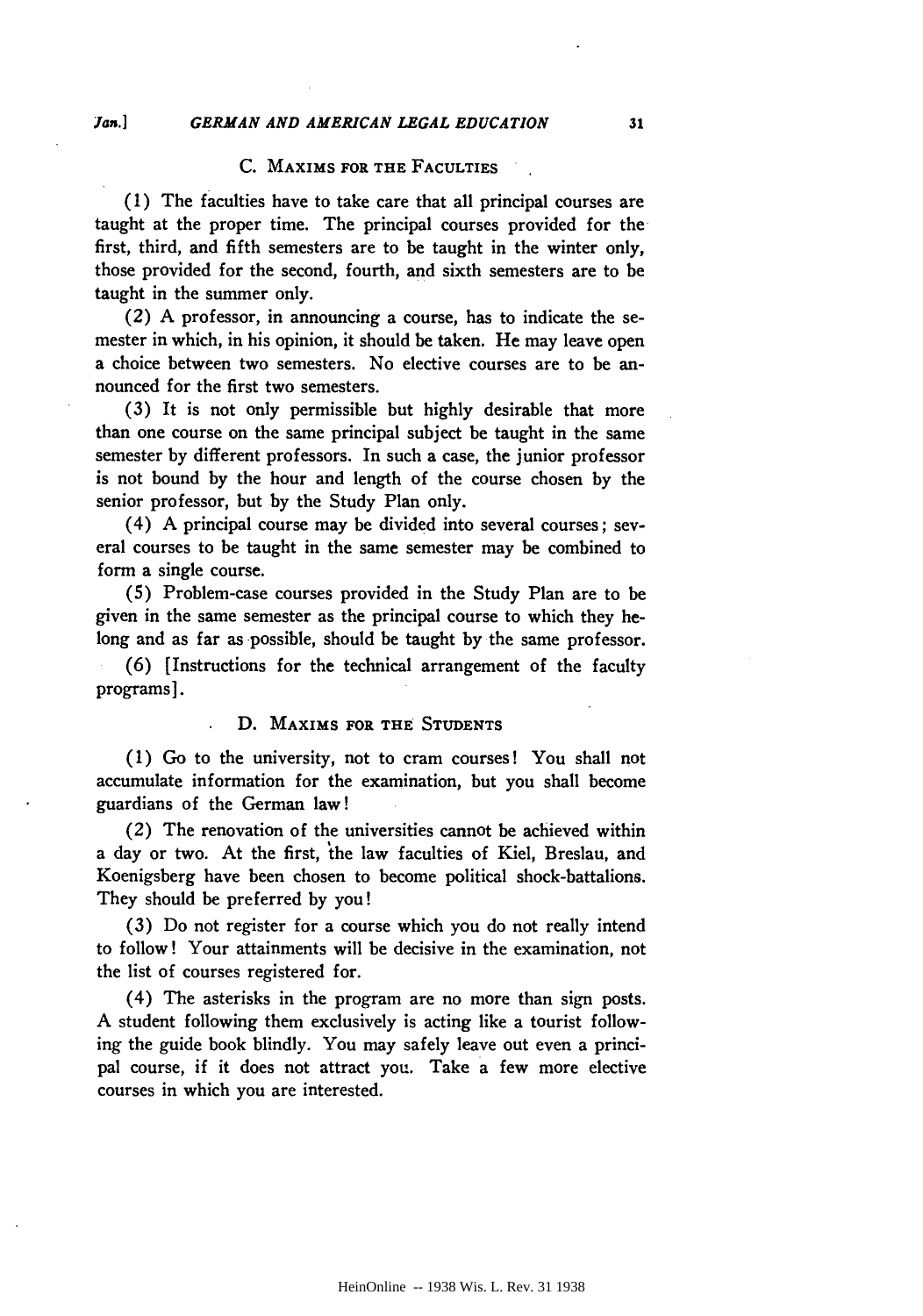÷.

**(5)** Be sure to form co-operative work communities! Voluntary work of your own choosing is the best stimulus; your comrades are your best teachers.

# II.

# SEMESTER PLAN<sup>42</sup>

# A. FIRST SEMESTER

|                                                                                                                                                                                                                                                                                                                                                       | Lecture | Weekly hours of:<br>Problems |
|-------------------------------------------------------------------------------------------------------------------------------------------------------------------------------------------------------------------------------------------------------------------------------------------------------------------------------------------------------|---------|------------------------------|
| GERMAN LAW: replaces the course on Introduction to Law; it<br>shall not give, however, a mere condensed survey but                                                                                                                                                                                                                                    |         |                              |
|                                                                                                                                                                                                                                                                                                                                                       | 2       |                              |
| PEOPLE AND STATE: replaces the course on "General Theory<br>of the State" insofar as it was concerned with politics;<br>History and Comparative Law are better treated in the                                                                                                                                                                         |         |                              |
| course on "Modern Constitutional History"                                                                                                                                                                                                                                                                                                             | $1 - 2$ |                              |
| PRE-HISTORY: not yet taught everywhere but most highly                                                                                                                                                                                                                                                                                                |         |                              |
|                                                                                                                                                                                                                                                                                                                                                       | $1 - 2$ |                              |
| TEUTONIC LEGAL HISTORY: may also be announced as "Ger-<br>man Legal History", depending upon what aspects are<br>emphasized; to elaborate the course as one on Teutonic<br>Legal History must be the goal; the development of<br>the several legal institutions [sc. of Teutonic origin]<br>ought to be treated in this course; it concludes with the |         |                              |
|                                                                                                                                                                                                                                                                                                                                                       | 4-6     | 1                            |
| SIB SCIENCE: <sup>48</sup> There are not yet enough teachers for this                                                                                                                                                                                                                                                                                 |         |                              |
|                                                                                                                                                                                                                                                                                                                                                       | 1       |                              |
| FAMILY: includes the law of natural persons, esp. capacity,<br>the law of the family with the exception of the law<br>of matrimonial property, and also the leading principles                                                                                                                                                                        | 3       | $1 - 2$                      |
| GERMAN ECONOMIC LIFE: replaces the course on "Introduc-<br>tion to the Economic and Social Understanding of the<br>Present Age"; it shall familiarize the students with the                                                                                                                                                                           |         |                              |
|                                                                                                                                                                                                                                                                                                                                                       | 2       |                              |
| B. SECOND SEMESTER                                                                                                                                                                                                                                                                                                                                    |         |                              |
| PEOPLE AND RACE: The course shall, without discussing de-<br>bated questions of anthropology, demonstrate to the stu-<br>dents the implications of the race in all aspects of the                                                                                                                                                                     |         |                              |

**a** Compiled **by C. A.** Eckhardt (Das Studium der Rechtswissenschaft **(1935)** 12) on the basis of the Study Plan issued **by** the Reichs and Prussian Minister of Education on January **18, 1935.**

life of the people ............................... 1-2

" The word *Sippenforschung* in the German original sounds just as strange as the English phrase Sib Science.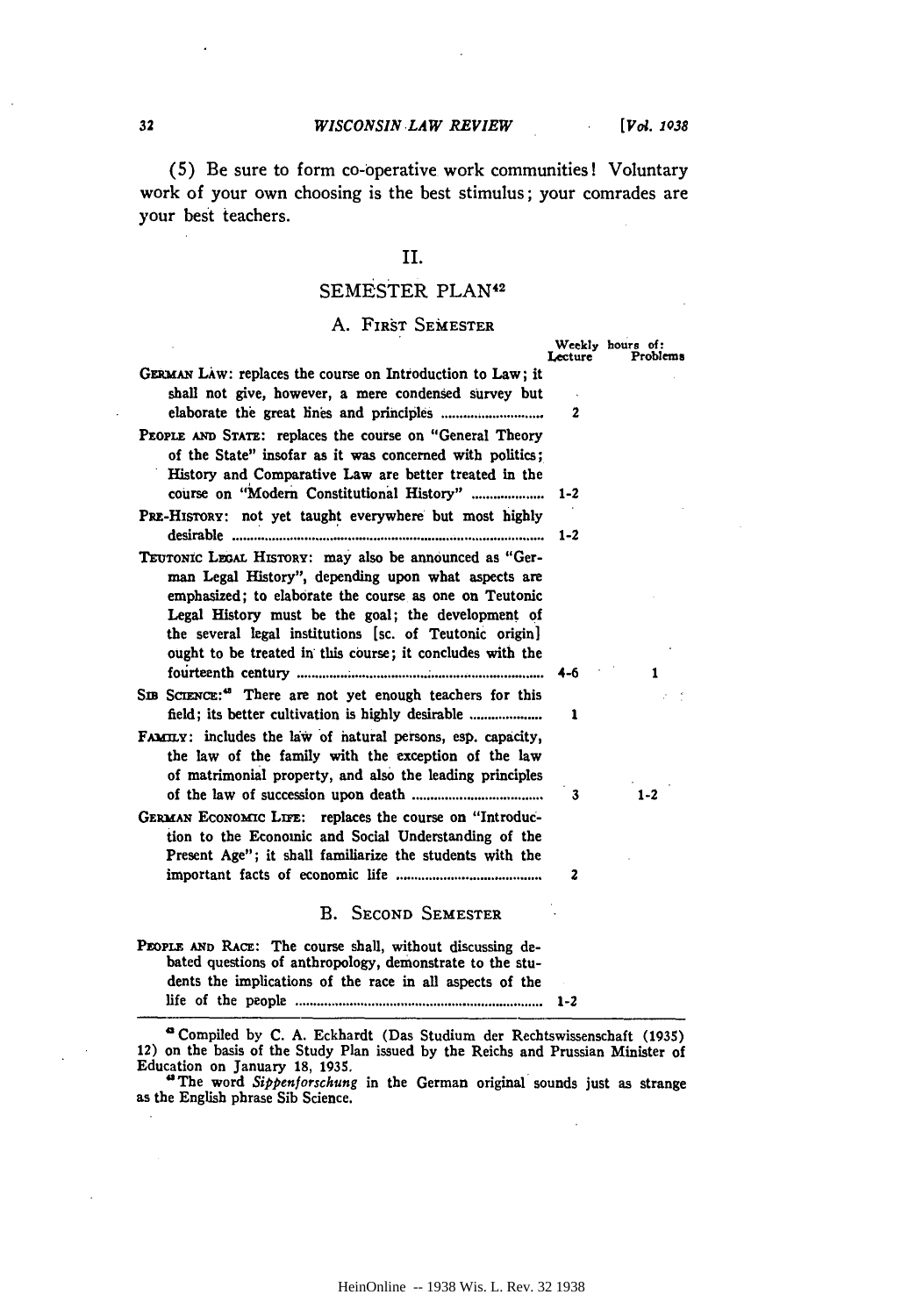#### *GERMAN AND AMERICAN LEGAL EDUCATION*

*Jan.]*

|                                                             | Lecture | Weekly hours of:<br>Problems |
|-------------------------------------------------------------|---------|------------------------------|
| PEASANT: deals with the importance of peasantry for the     |         |                              |
| preservation of the race and the people, with the struc-    |         |                              |
| ture of the "Reichs Food Estate" and with the law of        |         |                              |
| "Inheritable Farms"; replaces the course on "Law of         |         |                              |
|                                                             |         |                              |
| FOLKLORE: can be taught at present at a few universities    |         |                              |
|                                                             | 1       |                              |
| POLITICAL HISTORY: Appropriate courses in the Faculty of    |         |                              |
| Philosophy, especially on the developments of the last      |         |                              |
| hundred years, on history of political parties, on the      |         |                              |
| National-Socialist movement, etc. shall be pointed out to   |         |                              |
|                                                             |         |                              |
| students; it is also desirable to take a course on older    |         |                              |
|                                                             | $3 - 4$ |                              |
| MODERN CONSTITUTIONAL HISTORY: includes the development     |         |                              |
| of so-called public law from the end of the Middle Ages     |         |                              |
| to the present age; may also include the history of crim-   |         |                              |
| inal law and procedure, and then be announced as "Mod-      |         |                              |
| ern Legal History"; comparative law is most highly          |         |                              |
|                                                             | 3       |                              |
| CONTRACTS AND TORTS: basic course on contractual and de-    |         |                              |
| lictual hability; includes the contractual doctrines of the |         |                              |
| former course on "The General Part" [sc. of Private         |         |                              |
| Law] and replaces the course on "General Doctrines of       |         |                              |
|                                                             | $3 - 4$ | $\boldsymbol{2}$             |
| ECONOMIC THEORIES: replaces the course on "General" or      |         |                              |
| "Theoretical Economics"; listorical emphasis is desir-      |         |                              |
|                                                             | $2 - 3$ |                              |
|                                                             |         |                              |
| C. THIRD SEMESTER                                           |         |                              |
|                                                             |         |                              |
| CONSTITUTION: replaces the course on "Constitutional Law"   | 4       | $\mathbf{2}$                 |
| CRIME AND PUNISHMENT: replaces the courses on "Criminal     |         |                              |
| Law, General Doctrines" and "Criminal Law, Special          |         |                              |
|                                                             | $4 - 6$ | $\mathbf{2}$                 |
| Son: deals with land other than Inheritable Farms, includ-  |         |                              |
| ing contractual rights, property rights and procedural      |         |                              |
|                                                             | $2 - 3$ | 1                            |
|                                                             | $3 - 4$ | $\mathbf{1}$                 |
|                                                             | $3 - 4$ | $1 - 2$                      |
|                                                             |         |                              |
| D. FOURTH SEMESTER                                          |         |                              |

| PUBLIC ADMINISTRATION: replaces "Administrative Law"  4-5    | $1 - 2$ |
|--------------------------------------------------------------|---------|
|                                                              |         |
| <b>FAMILY INHERITANCE:</b> includes matrimonial property and |         |
|                                                              |         |
| INTELLECTUAL CREATION: deals with copyrights, rights of      |         |
| inventors, and the relations between author and pub-         |         |
|                                                              |         |

 $33$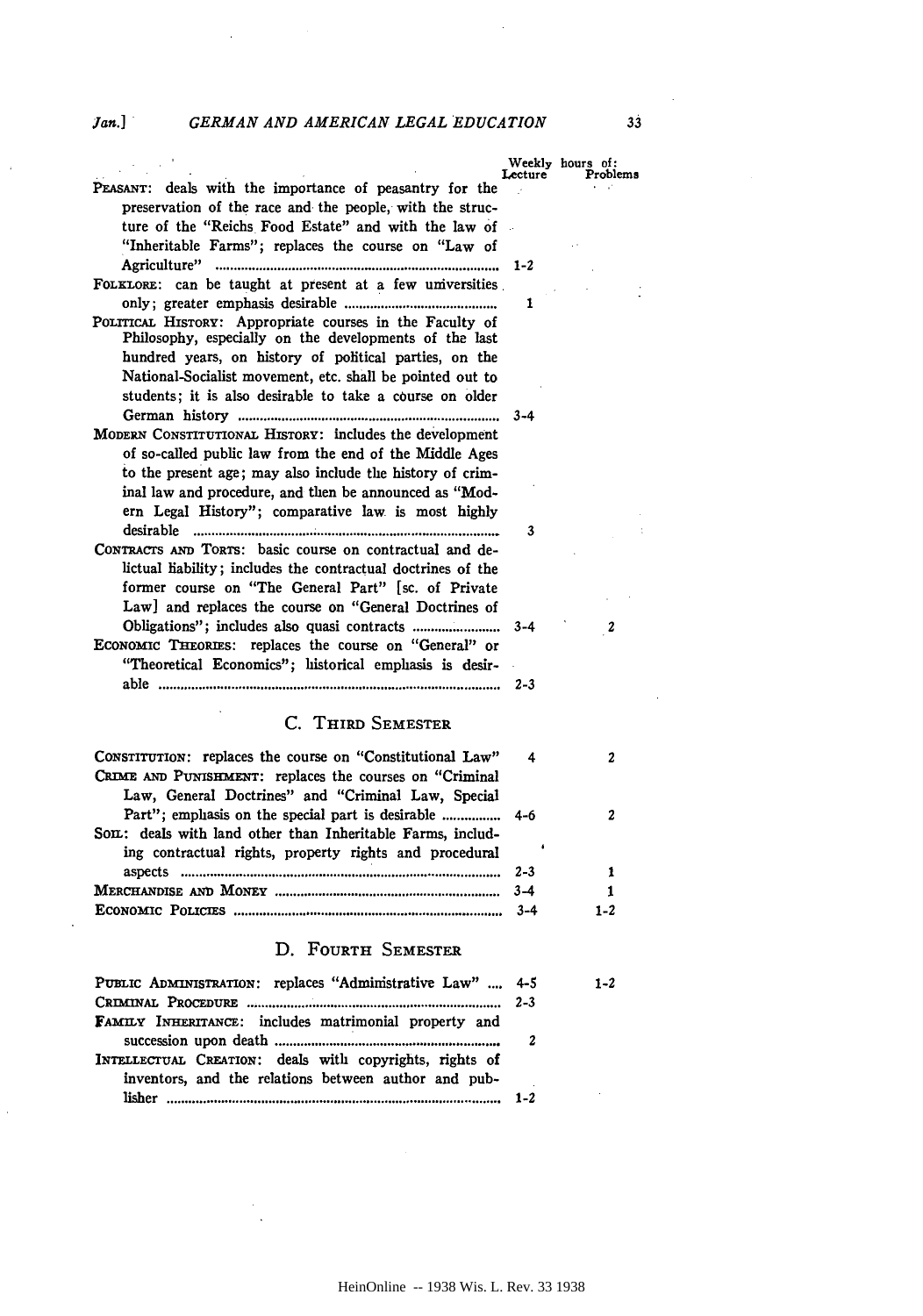# *WISCONSIN LAW REVIEW*

*[Vol. 1938*

|                                                                                                                                                                            | Lecture | Weekly hours of:<br>Problems |
|----------------------------------------------------------------------------------------------------------------------------------------------------------------------------|---------|------------------------------|
| COMMERCE AND INDUSTRY: deals with the legal position of<br>merchants and of industrial enterprises, furthermore<br>with unfair competition, the register of merchants, and |         |                              |
|                                                                                                                                                                            |         |                              |
|                                                                                                                                                                            |         |                              |
| BUSINESS SCIENCE: A choice may be left open between sev-                                                                                                                   |         |                              |

# E. **FiFTH** SEMESTER

| LEGAL HISTORY OF ANTIQUITY: may also be announced as<br>"Roman Legal History"; broadening of the course to<br>the scope of "Legal History of Antiquity" is desirable. |         |         |  |
|-----------------------------------------------------------------------------------------------------------------------------------------------------------------------|---------|---------|--|
| This course includes the principles of "Roman Private"                                                                                                                |         |         |  |
| Law and Procedure"; it concludes with Justinian  4-5                                                                                                                  |         | $1 - 2$ |  |
|                                                                                                                                                                       |         | 2       |  |
|                                                                                                                                                                       |         |         |  |
| WORKER: replaces the several courses on "Labor Law"; it<br>goes without saying that special courses, e.g., on "Social"                                                |         |         |  |
| ENTERPRISE: The Organization of the Economic Estates is<br>to be emphasized; the course may be combined with the                                                      |         |         |  |
| INTERNATIONAL LAW: additional elective courses highly de-                                                                                                             | $2 - 3$ |         |  |
| LAW OF PUBLIC FINANCE: replaces "Law of Taxation"  1-2                                                                                                                |         |         |  |
|                                                                                                                                                                       |         |         |  |
|                                                                                                                                                                       |         |         |  |

# F. SIXTH SEMESTER

| HISTORY OF MODERN PRIVATE LAW: replaces and combines<br>the courses on "Germanic Private Law" and "Roman<br>Private Law", as far as they dealt with legal develop-        |  |
|---------------------------------------------------------------------------------------------------------------------------------------------------------------------------|--|
| EXECUTION: Bankruptcy may be included or may be an-                                                                                                                       |  |
|                                                                                                                                                                           |  |
| APPLICATION OF FOREIGN LAW: replaces "Private Interna-<br>tional Law" [Conflict of Laws] and is not to be limited                                                         |  |
| PHILOSOPHY OF LAW AND GOVERNMENT: may also be an-<br>nounced as "System of the Law" if it gives a systematic<br>vision of the law in its totality instead of dealing with |  |
|                                                                                                                                                                           |  |

 $34$ 

 $\overline{\phantom{a}}$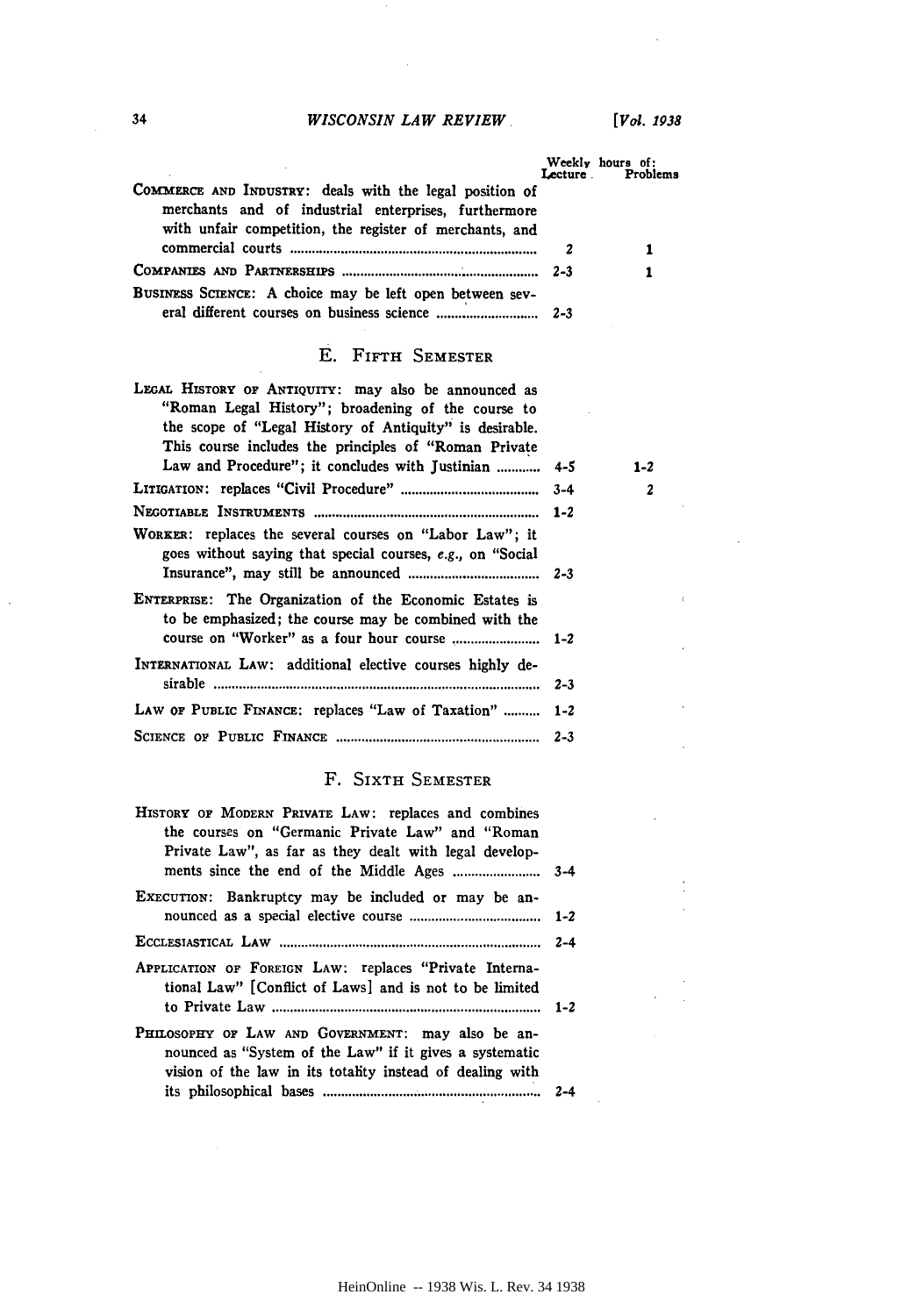# III.

# ORDINANCE ON TRAINING FOR THE **LEGAL** PROFESSION<sup>44</sup>

#### **A. END OF THE TRAINING**

The end of the training for the legal profession is the thoroughly trained servant of the law, who is of an impeccable character, who lives in and with his people, and who is willing and able to be to his people a firm and incorruptible helper and leader in the legal formation of its lives.

Legal education, to attain this end, must seize the entire personality, bring into harmony spirit and body, fortify the character, strengthen the will, imbue the young man forever with the consciousness of the national community, convey to him a comprehensive erudition, and build upon this basis a solid professional capability.

# B. **FIRST PART. FIRST JURIDICAL STATE EXAMINATION** (Requirements, Procedure, Decisions)

# *§1. Course of Training in General*

(1) The training, which is under the direction of the Reichsminister of Justice, begins with the practical preparatory service.

(2) Appointment as "court referendar" is required as preliminary to entering this service.

(3) Nobody can be appointed court referendar without having passed the first Juridical State Examination.

#### *§2. Requirements for Admission-Education in Community*

(1) On applying for admission to the first juridical state examination, the applicant must prove that he has lived in close association with racial comrades of all classes and professions, has acquainted himself with and learned to appreciate physical labor, has practiced discipline and subordination, and prepared himself physically as it befits a young German man. For this purpose he must have worked satisfactorily in the labor service and prove it **by** his labor passport. The length of the labor service is determined by the competent authority.

"Issued **by** the Reichs and Prussian Minister of Justice, July 22, 1934 (Justizansbildungsordnung **RGBI. 1934 I 727).**

*Jan.]*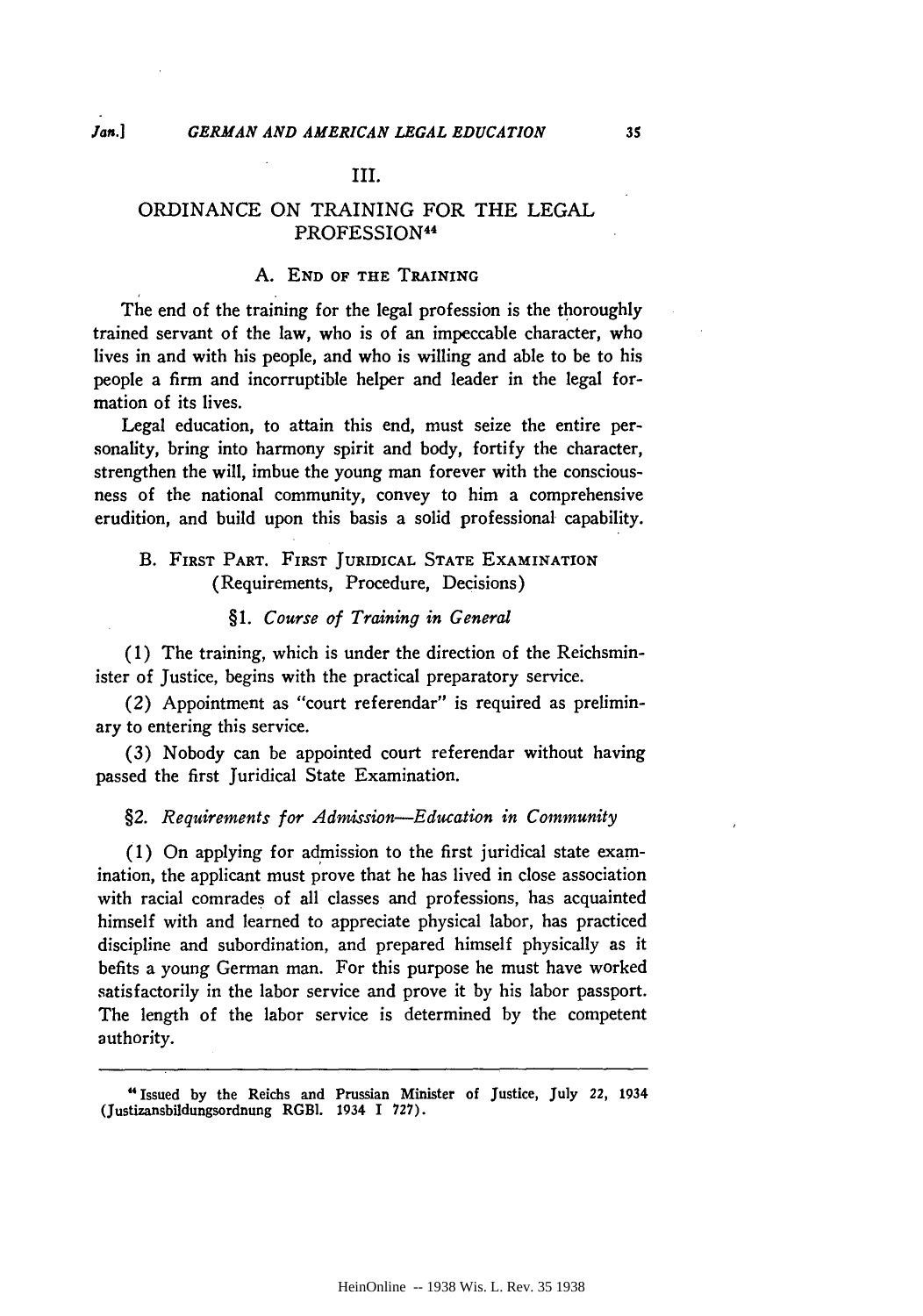(2) The requirement of the labor service cannot be dispensed with unless the applicant establishes by an official medical certificate that he has been unable to serve for reasons of health.

(3) Since only he who has learned to obey is able to command, and since character is formed in no way other than in association with others, the applicant shall show furthermore how he practiced his physical training and his association with other groups of the people after the completion of his labor service.

# *§3. University Study*

(1) The applicant has to prove an orderly university study of law for at least six and at most ten semesters. This requires documentary proof that the applicant has registered for lecture courses on all subjects which are covered by the first juridical state examination and has participated diligently in the problem-case courses on these subjects.

(2) Proof of active participation in at least one co-operative study group is recommended.

(3) It is finally desirable that the applicant, during his study, has been an active member of at least one seminar.

# *§4.*

(1) The central task of the study shall be a thorough and conscientious professional training.

(2) It is required, however, that the study be not thus confined. The applicant shall acquire during his study a survey of the entire intellectual life of the nation, as it is expected of an educated German man. This includes a knowledge of German history and of the history of the peoples who have favorably influenced the development of the German people, as particularly the Greeks and the Romans. It includes, furthermore, a serious occupation with National-Socialism and its ideological fundaments, with the idea of the ties between blood and soil, and between race and culture, with German community life, and with the great men of the German people.

(3) Based on this general racial knowledge, the student shall develop by serious and profound work, his professional knowledge, understanding, and ability; being continuously aware that legal science, legal practice, and the creation of new law are justified only by the functions which they have to perform in the life of the people.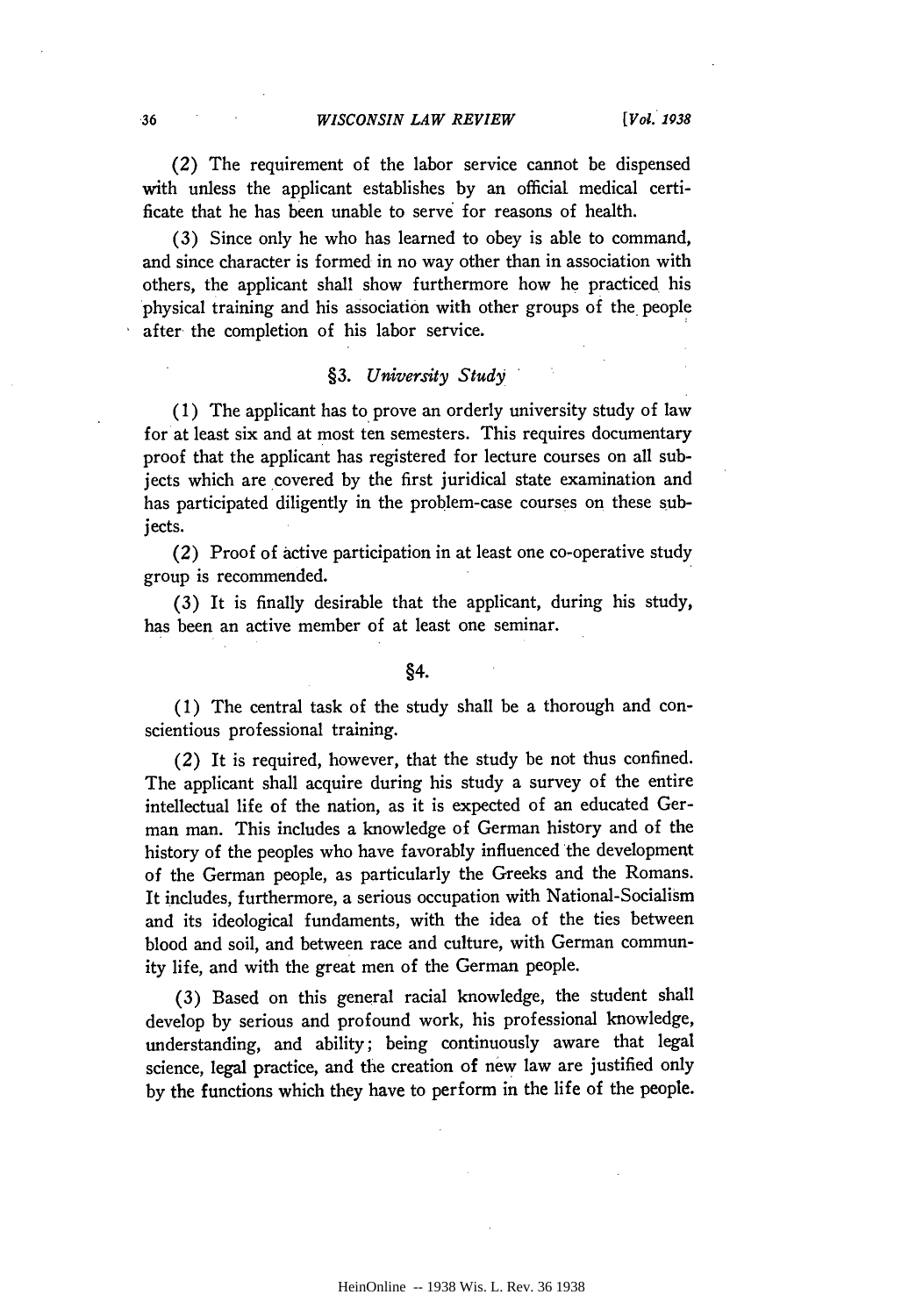The student shall perceive the meaning of these functions and thereby become conscious of the responsibility of his future profession.

(4) Solid and appropriate knowledge is the necessary basis of the training; its aim, however, is to have a vision of the law as a whole, a capability to practically view the phenomena of life, a trained sense of justice and equity and on such a basis, the ability of applying the law rightly.

#### *§5. Subject-matter of Legal Studies and Examinations*

(1) The professional study of the applicant must include:

- 1. the law of the German state and its development, including the principles of public administration;
- 2. the law of the German family, including the principles of the law of succession;
- **3.** the law of intellectual and artistic creation;
- 4. the law of dominion over things;
- **5.** the law of contractual relations;
- **6.** the law of the German peasant;
- *7.* the law of labor and the principles of industrial law;
- **8.** the German criminal law;
- **9.** the principles of procedural law.

(2) These fields are covered **by** the first juridical examination.

(3) On application the applicant may be examined in other fields of law.

# *§6. Occupation at Courts*

(1) It is expected that the student work diligently at a county court *[Amtsgericht]* for six to eight weeks during his university vacations immediately following the third semester, but before taking courses on procedure.

(2) The work is to be done mainly in the clerk's office; it shall acquaint the student with the routine of the office, the land records, the files and registers, and give him an opportunity to attend trials as an auditor.

# **C. SECOND PART. THE** PREPARATORY SERVICE

# **§25.** *Entrance into the Preparatory Service*

(1) A law candidate who has passed the first juridical state **ex**amination can be admitted on application to the preparatory service.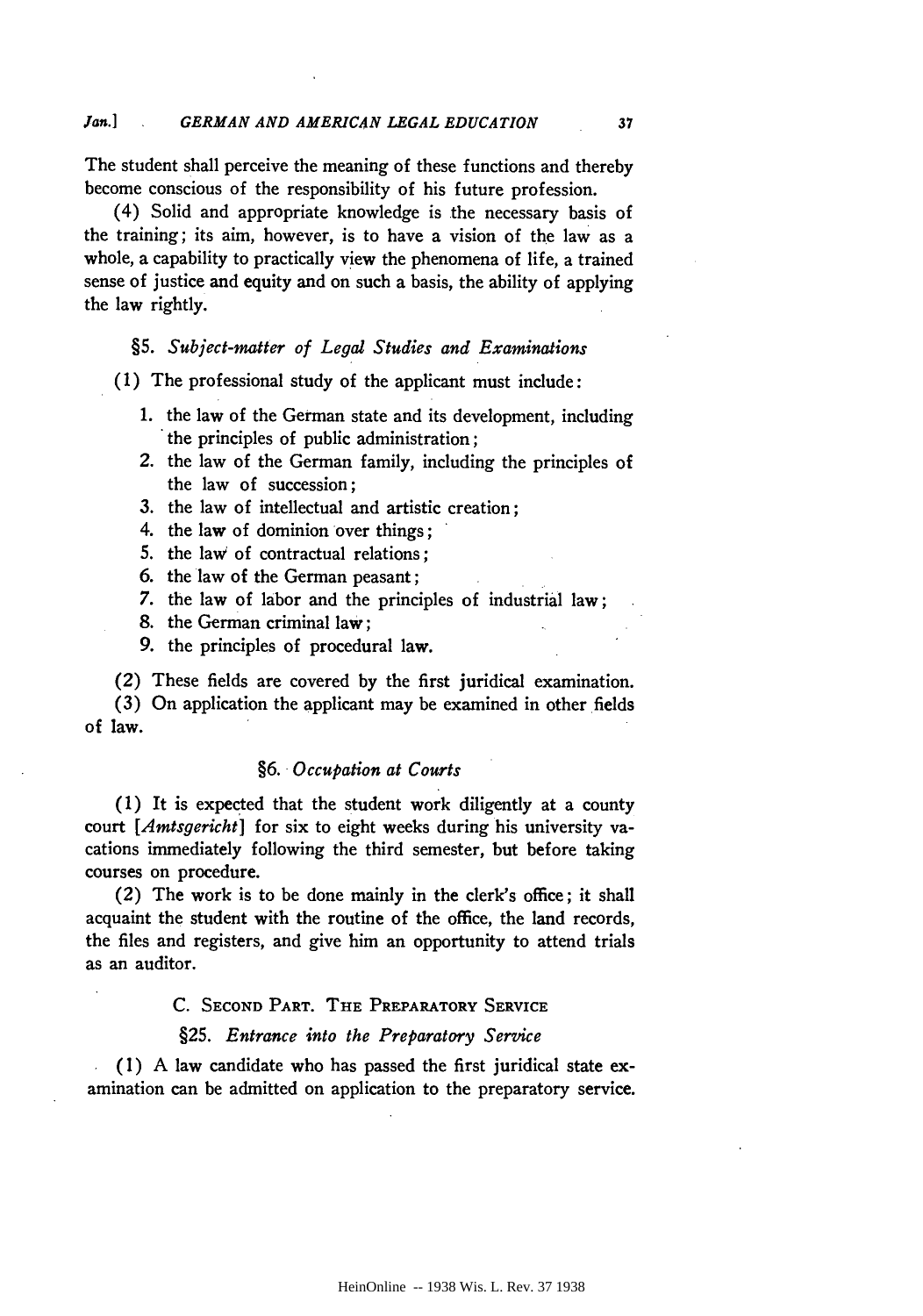(2) The application is decided upon after inspection of the examination records.

(3) The application is to be declined if the applicant is in advance deemed unfit for the preparatory service or not worthy of admission. The rejection is marked on the examination records.

(4) The preparatory service begins on the day the candidate takes the official oath.

# §26. *End of the Preparatory Service*

The preparatory service shall enable the law candidate, by virtue of a thorough knowledge of the law, to decide cases correctly and in a popular manner, to combat enemies of the people, to advise the law seeking populace, and to promote the labor peace through all such activities.

# *§27. General Principles*

(1) To attain this end the referendar shall be ordered to do professional work, the independent character of which shall be increased in the course of his training. He shall be instructed and trained for the tasks of: judge, public prosecutor, attorney, and he shall be introduced to the routine of public administration.

(2) In addition, the preparatory service shall further the development of his general education and the firmness of his character.

(3) He shall finally be afforded an opportunity to review his entire legal learning before the completion of his preparatory service.

(4) The referendar is expected to discipline himself and to contribute the most important part of his education himself, and to improve his professional knowledge through conscientious home study.

#### §28.

(1) The extent and the kind of work to be assigned to the referendar must not be determined by a desire to profit from his work, but by the end of the training.

 $\therefore$  The nearer the referendar approaches the completion of his training, the better will the end of his training be served by his taking an active part in the work of the authority to which he is attached. The contribution he makes thereto will also be a measure of the success of his training.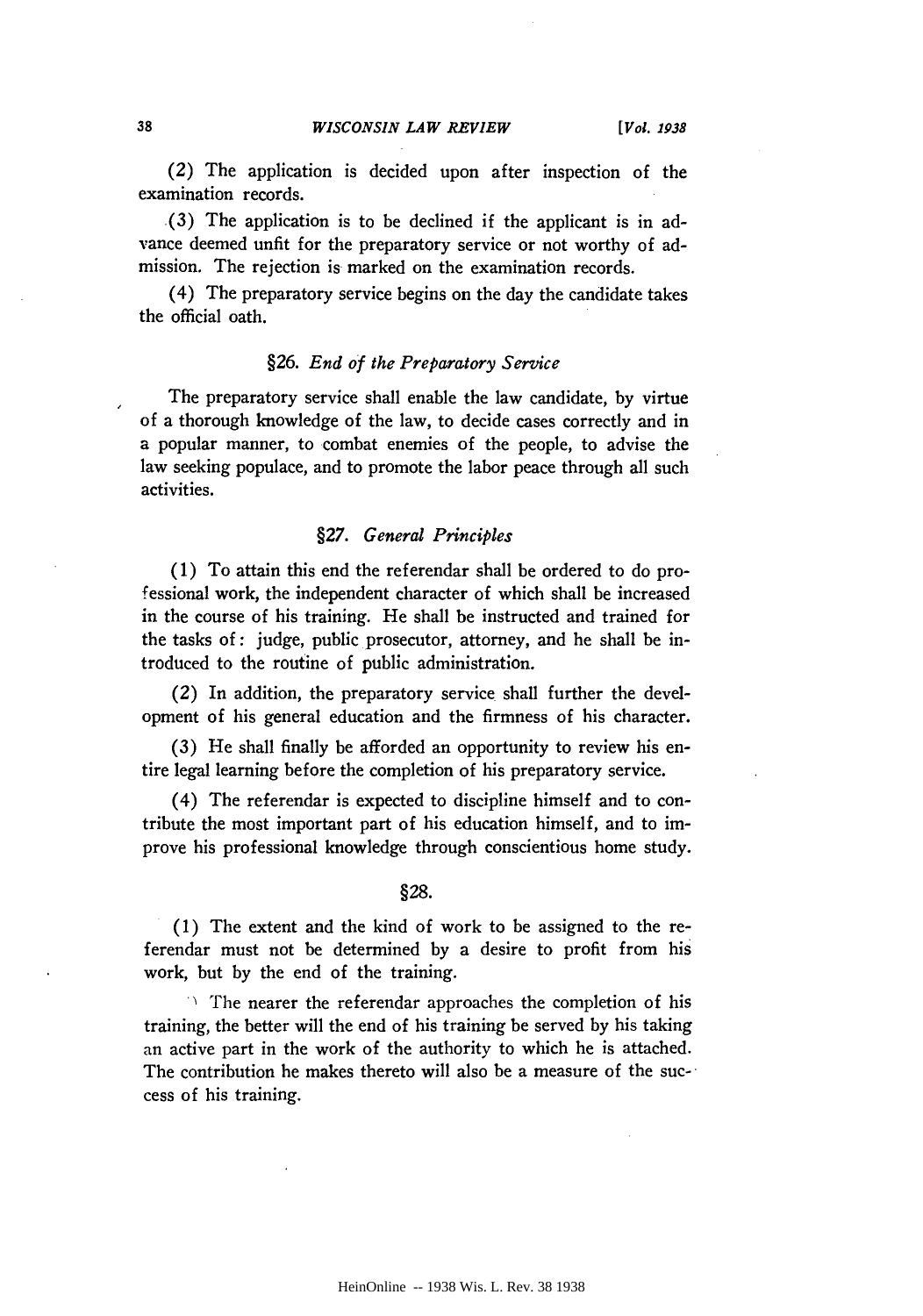# *§29. Length and Division of the Preparatory Service*

(1) The preparatory service lasts at least three years.

(2) The referendar receives his training, for at least eight months at a County Court *[Amtsgericht]* with a staff of not more than four judges; for at least eight months at a District Court *[Landgericht] ;* of this time four months each are devoted to the training in private law and criminal law respectively; at least three months of the training in criminal law are to be spent in the office of the public prosecutor. . **.** . (During the training in criminal law the referendar is also to be made acquainted with penal execution); for at least five months at an attorney's office; for at least four months at a District Court of Appeal *[Oberlandesgericht].*

(3) In addition, there are at least four months to be spent in a County Court *[Amtsgericht]* with a staff of more than four judges, including work in a Labor Court, and at least seven months of work in the state or municipal administration.

# §34. *Group Training*

(1) The practical individual training of the referendars is to be supplemented by group training. . . .

(2) The training groups to be 'formed for this purpose shall not only intensify the vocational knowledge of the referendars and broaden their professional outlook, but, quite particularly, educate the referendars in the spirit of the National-Socialist conception of the state.

(3) It is recommendable to organize the referendars in co-operative groups of about twenty, at most twenty-five, under the leadership of a specially appropriate judge or state attorney. Under the guidance of this leader, who shall be equally teacher, adviser and symbol, the referendars shall educate each other in the spirit of vol-, untary coordination and active comradeship.

# §35.

During the final training period, the referendars are to be given an opportunity to review in appropriate courses all subject matters of the examination.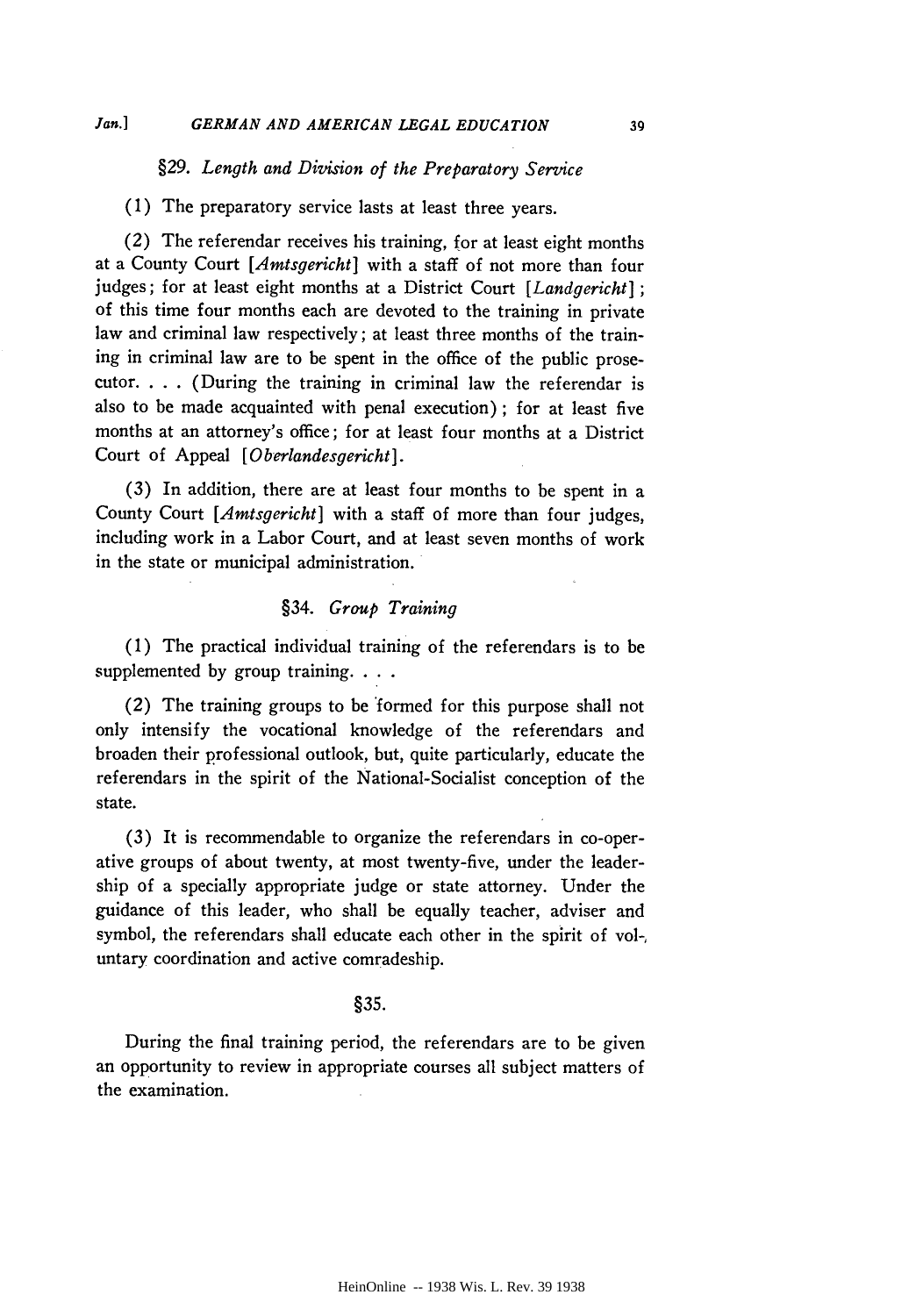#### **D. TiRD PART. THE** GREAT **STATE EXAMINATION**

#### §39. *End of the Examination*

The object of the great state examination is to determine whether the referendar is capable of performing the functions of a judge, considering his whole personality with regard to his professional and general learning, his practical ability to manage affairs, as well as his character and other personal qualities.

**IV.**

# DECREE NUMBER ONE FOR THE EXECUTION OF **THE** ORDINANCE ON TRAINING FOR THE LEGAL PROFESSION<sup>45</sup>

# §5.

Candidates who apply for admission to the first juridical state examination after March 31, 1935, have to prove that they have participated in at least five problem-case courses at a university, among which there must be a problem-case course on German constitutional and administrative law.

# §42.

**(1)** The applicant is expected to be able to write and read the German shorthand system. . . .

# V.

# ATTORNEY'S ACT<sup>46</sup>

#### §1.

To be admitted as an attorney, one must have acquired, **by** passing the Great State Examination, the qualification for being appointed a judge.

<sup>4&</sup>quot; September **13,** 1934 (RGBI. 1934 **I 831).**

**<sup>&#</sup>x27;** Rechtsanwaltsordnung, July **1, 1878** (RGBI. **1878 177),** republished as Reichsrechtsanwaltsordnung of February **25, 1936** (RGBI. **1936 I 107).**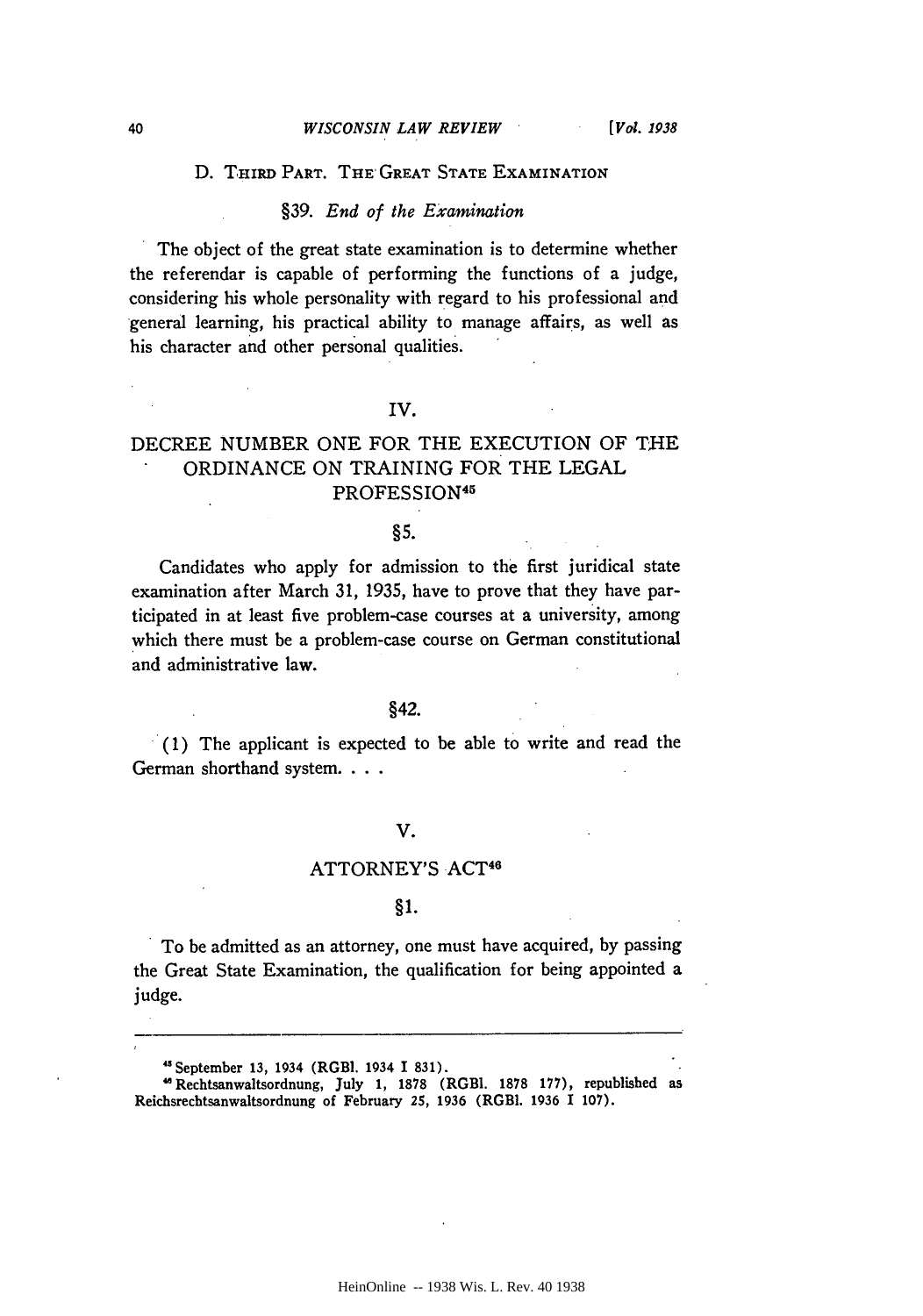# **VI.**

# DECREE REGARDING THE TRAINING FOR THE HIGHER SERVICE IN THE GENERAL AND INTERIOR ADMINISTRATION<sup>47</sup>

# §1.

**(1)** The training for office in the higher service in the general and interior administration consists of a university study and a preparatory service. The university study ends with the first, the preparatory service with the second examination.

(2) As for the university study the provisions of the Ordinance on Training for the Legal Profession, July 22, 1934 (RGB1. I. **p. 727),** are applicable.

**(3)** The first examination is the first juridical state examination in accordance with the provisions of the Ordinance on Training for the Legal Profession.

#### §2.

Between the first and the second examination there must be a preparatory service of at least three years.

#### **§3.**

The preparatory service begins with an occupation for seven months as a court referendar in a County Court.

# §4.

**(1)** The application for transfer to the preparatory service of the administration can be made after five months of preparatory service as court referendar to the Reichsminister of the Interior or the administrative agency appointed **by** him.

(2) After completion of the preparatory service as provided for in Section three, the court referendar can be transferred to further preparatory service as a government referendar.

**(3)** The total number of government referendars to be admitted is determined **by** the Reichsminister of the Interior.

**'"** Issued **by** the Reichsminister of the Interior and the Reichsminister **of** Justice, June **29, 1937** (RGBI. **1937** I **666).**